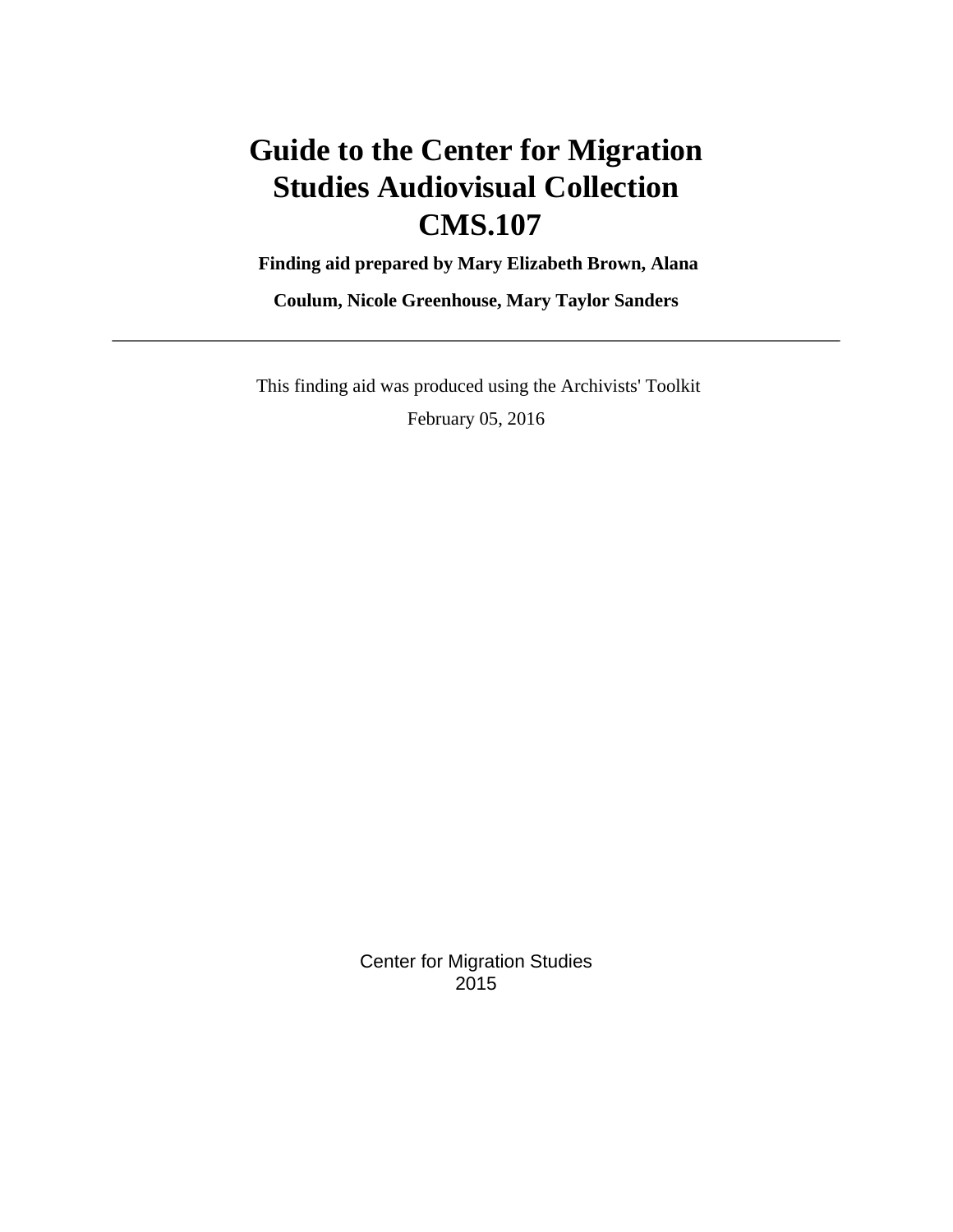# **Table of Contents**

 $\overline{\phantom{a}}$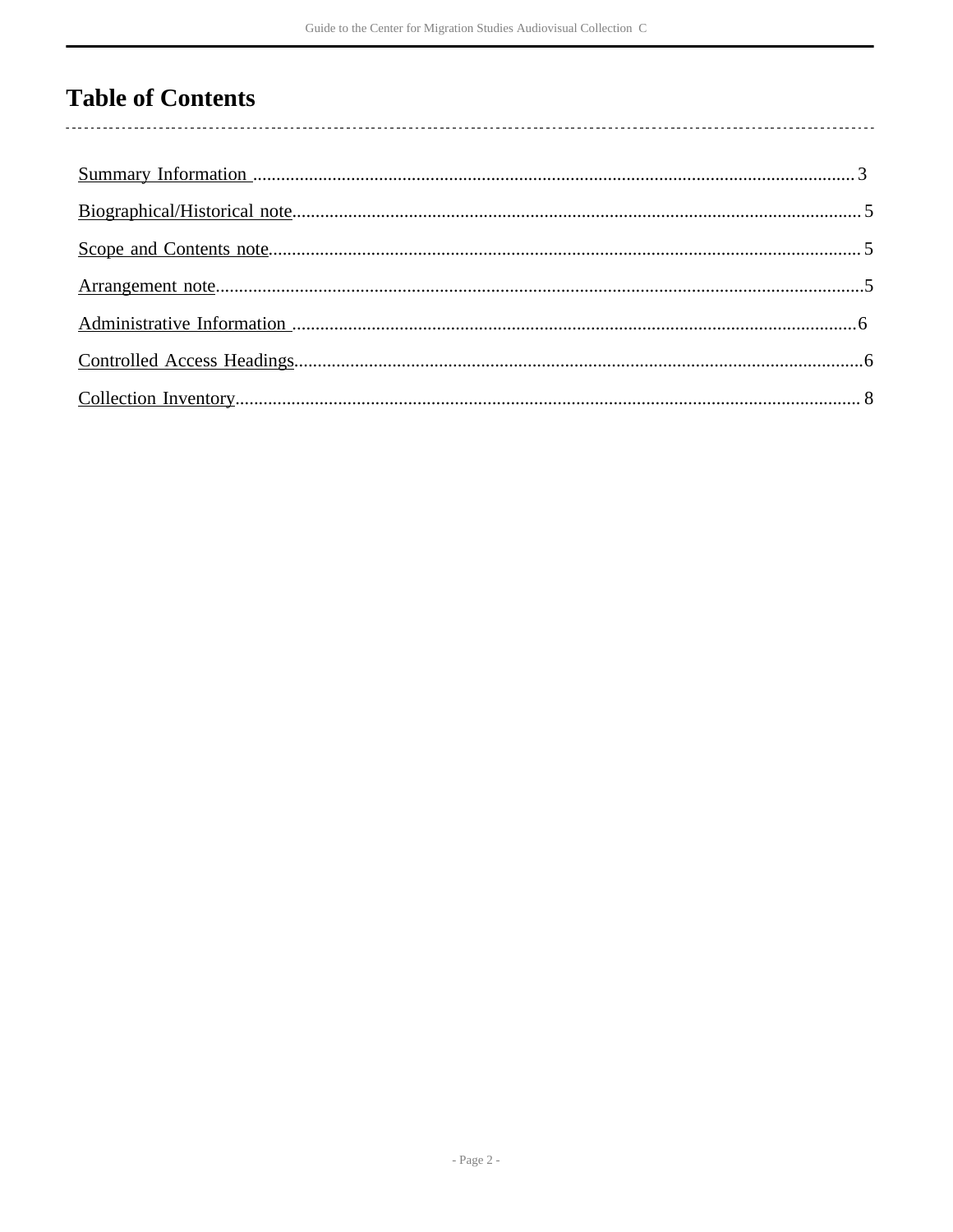# <span id="page-2-0"></span>**Summary Information**

÷,

| <b>Repository</b>    | <b>Center for Migration Studies</b>                                                                                                                                                                                                                                                                                                                                                                                                                                                                                                                                                                                                                                                                                                                                                                                                                                      |
|----------------------|--------------------------------------------------------------------------------------------------------------------------------------------------------------------------------------------------------------------------------------------------------------------------------------------------------------------------------------------------------------------------------------------------------------------------------------------------------------------------------------------------------------------------------------------------------------------------------------------------------------------------------------------------------------------------------------------------------------------------------------------------------------------------------------------------------------------------------------------------------------------------|
| <b>Creator</b>       | Center for Migration Studies (U.S.).                                                                                                                                                                                                                                                                                                                                                                                                                                                                                                                                                                                                                                                                                                                                                                                                                                     |
| <b>Title</b>         | Center for Migration Studies Audiovisual Collection                                                                                                                                                                                                                                                                                                                                                                                                                                                                                                                                                                                                                                                                                                                                                                                                                      |
| Date [inclusive]     | 1970s-2006                                                                                                                                                                                                                                                                                                                                                                                                                                                                                                                                                                                                                                                                                                                                                                                                                                                               |
| <b>Extent</b>        | 9.0 Linear feet                                                                                                                                                                                                                                                                                                                                                                                                                                                                                                                                                                                                                                                                                                                                                                                                                                                          |
| <b>Location note</b> | CMS.107 is housed at the Center for Migration Studies, 307 East 60th<br>Street, Third Floor, New York, New York 10022.                                                                                                                                                                                                                                                                                                                                                                                                                                                                                                                                                                                                                                                                                                                                                   |
| Language             | English                                                                                                                                                                                                                                                                                                                                                                                                                                                                                                                                                                                                                                                                                                                                                                                                                                                                  |
|                      | <b>Language of Materials note CMS.107</b> is primarily in English. Individual videocassettes may include<br>other languages, such as Italian, Spanish or Vietnamese.                                                                                                                                                                                                                                                                                                                                                                                                                                                                                                                                                                                                                                                                                                     |
| <b>Abstract</b>      | CMS.107 is an artificial collection comprised of audiovisual material<br>that arrived at the Center for Migration Studies from the 1960s to the<br>2000s. It includes media such as filmstrips and DVDs but the bulk<br>of the material is in videocassette form. The cassettes includes some<br>commercial releases, both documentaries and works of fiction, focusing<br>on migration or on ethnic communities. However, the bulk of the cassettes<br>were produced in a small quantity, as they were informational videos<br>for agencies assisting immigrants, or the work of independent artists.<br>As the Center for Migration Studies is a mission of the Society of Saint<br>Charles-Scalabrinians, there are also cassettes documenting events within<br>this community of priests and brothers, and also within the parishes and<br>organizations they serve. |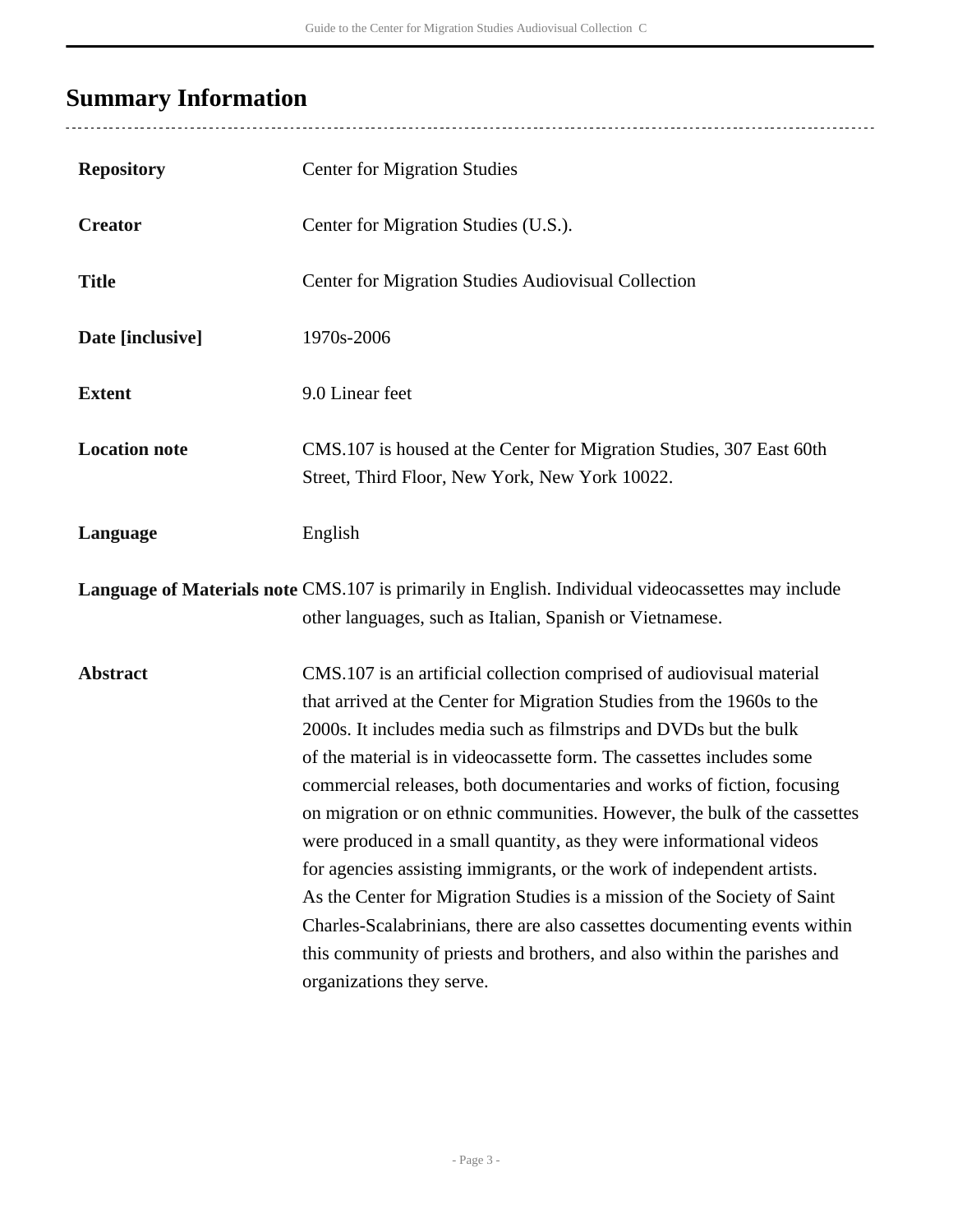#### **Preferred Citation note**

Center for Migration Studies of New York; Center for Migration Studies Audiovisual Collection (CMS 107); Box; Videocassette Number.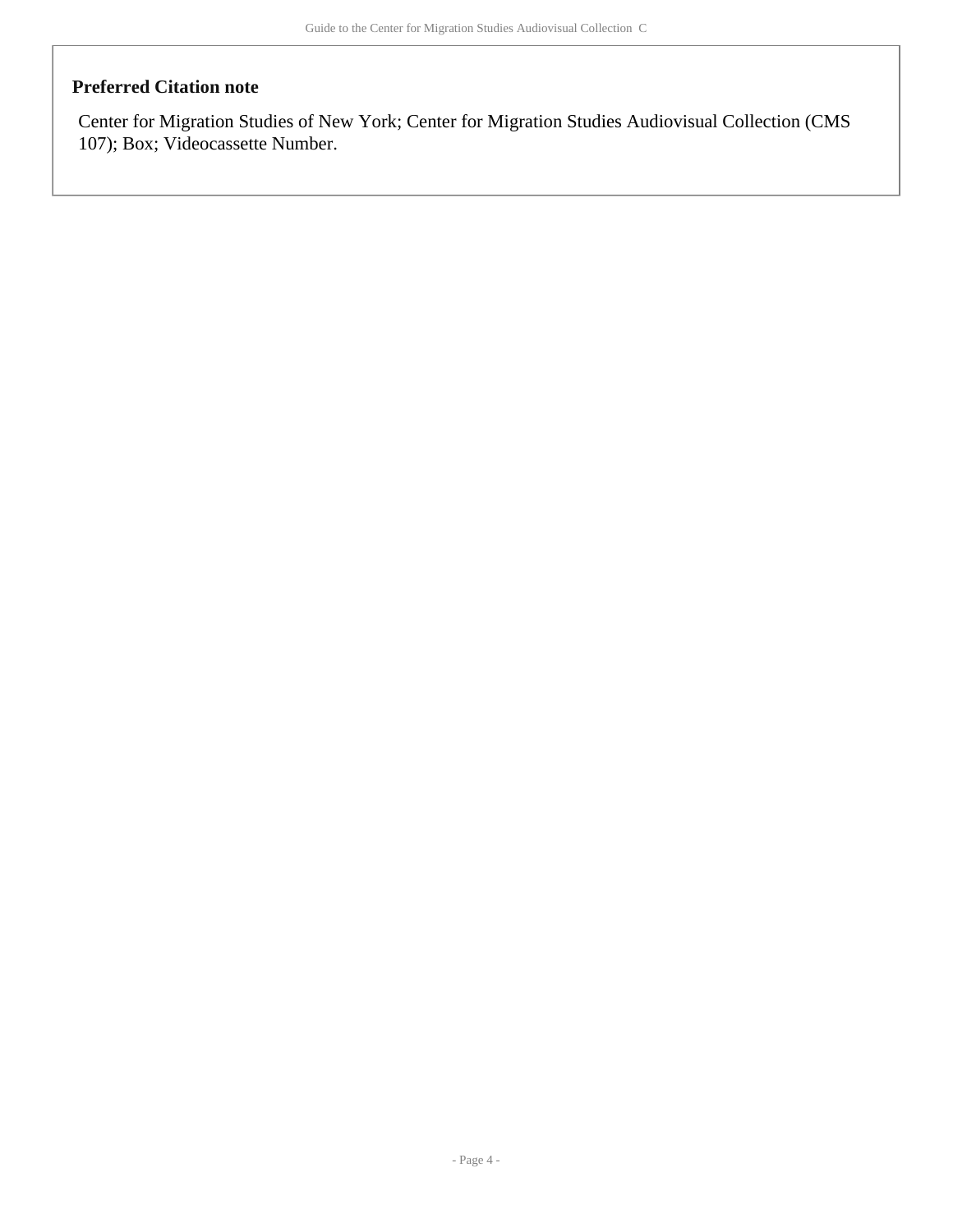# <span id="page-4-0"></span>**Biographical/Historical note**

The Center for Migration Studies of New York (CMS) is an educational institute/think tank devoted to the study of international migration, to the promotion of understanding between immigrants and receiving communities, and to public policies that safeguard the dignity and rights of migrants, refugees and newcomers. The Center for Migration Studies was established by the Congregation of Saint Charles (The Scalabrini Fathers) in 1964 as part of the Order's apostolate to care for immigrants. The Scalabrinian Congregation was founded in 1887 by Bishop John Baptist Scalabrini, in order to accompany millions of Italians who were migrating to the United States. From the end of the 19th century until post-World War II, the Scalabrinians worked to establish parishes, schools, hospitals, migrant service centers, cultural centers, orphanages, nursing homes, cooperatives, migrant associations and service committees. During the 1960s, the Scalabrinian Congregation extended its mission to all migrants and expanded its outreach worldwide. As a result, the programs and services that help migrants have multiplied, especially for the neediest and most vulnerable migrants, refugees, internally displaced people and seafarers. The Center for Migration Studies was one of these projects. Maintaining an archive was one way CMS carried out its mission, and audiovisual material was considered a suitable object for archiving.

## <span id="page-4-1"></span>**Scope and Contents note**

This artificial collection contains audiovisual materials acquired by the Center for Migration Studies. The collection mostly includes documentaries, tourism videos, instructional videos, and other short films related to immigration in the United States, specifically Italian, Hispanic and Asian immigration. There are also anniversary videos for Italian American parishes.

As it is possible the collection may receive additional items, the collection is not ordered. The finding aid captures the language on the videocassette itself; somtimes this was minimal information, and sometimes the information on the cassette label and the cassette container were contradictory. The cassettes were numbered to facilitate creating an individual identity for each cassette. Researchers are encouraged to search the finding aid to locate all the videos that might be useful for their projects.

## <span id="page-4-2"></span>**Arrangement note**

Original order was maintained.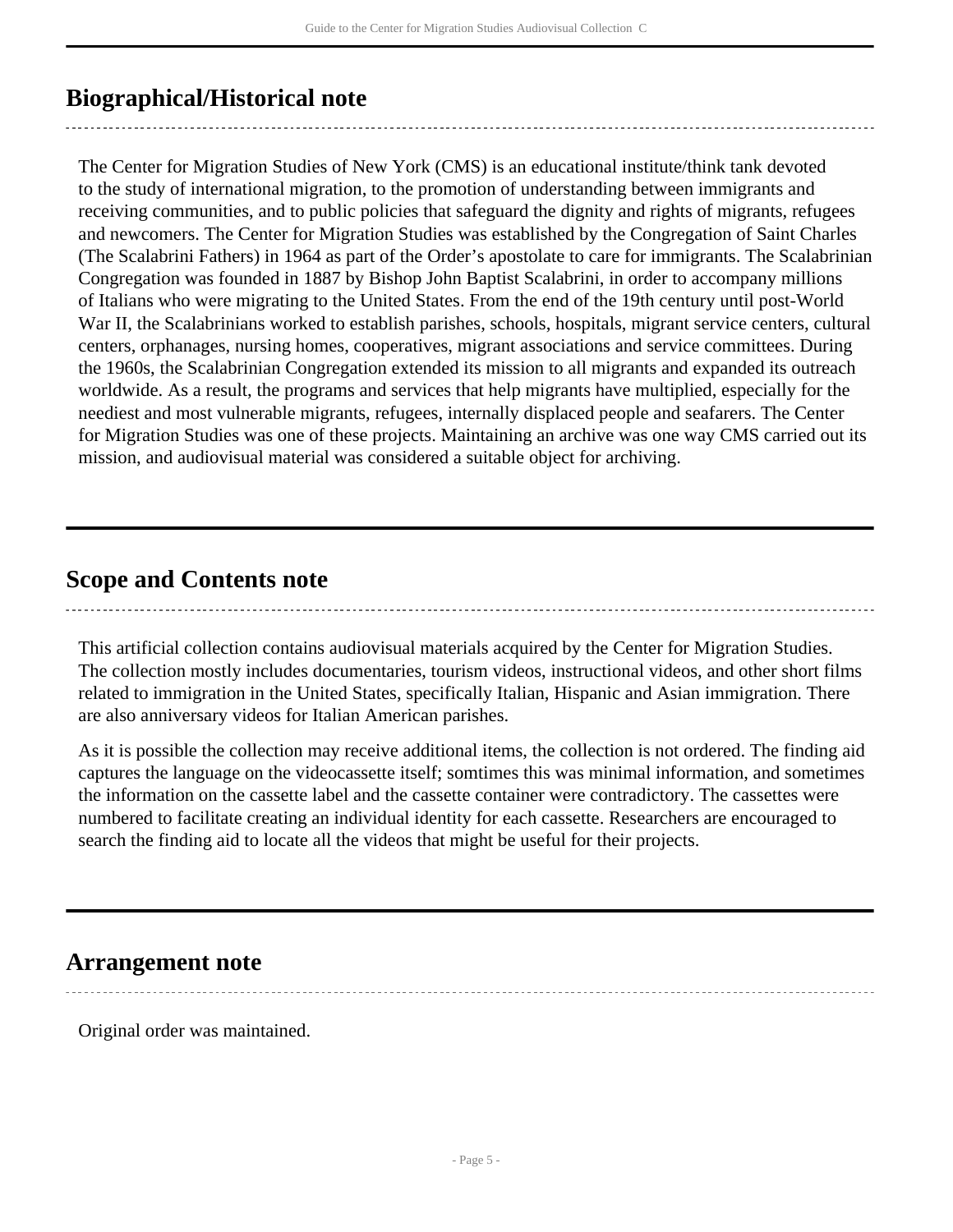# <span id="page-5-0"></span>**Administrative Information**

#### **Publication Information**

Center for Migration Studies 2015

#### **Revision Description**

Converted into EAD by Nicole Greenhouse March 2015

#### **Conditions Governing Access note**

Open to researchers by appointment.

#### **Conditions Governing Use note**

Copyright is owned by the creator of the audiovisual materials. Permission to publish materials must be requested before use.

#### **Immediate Source of Acquisition note**

The collection comes from a variety of sources, including parishes, activities the Scalabrinians were engaged in and, other Italian American organizations.

#### **Processing Information note**

Alana Coulum inventoried CMS.107 in the spring of 2015 and Nicole Greenhouse created a finding aid . Mary Taylor Sanders updated the inventory in the winter of 2015-2016, leaving the videocassettes in the order they had been inventoried and giving each a unique number and identifying the box in which each was kept.

## <span id="page-5-1"></span>**Controlled Access Headings**

**Genre(s)**

• Videocassettes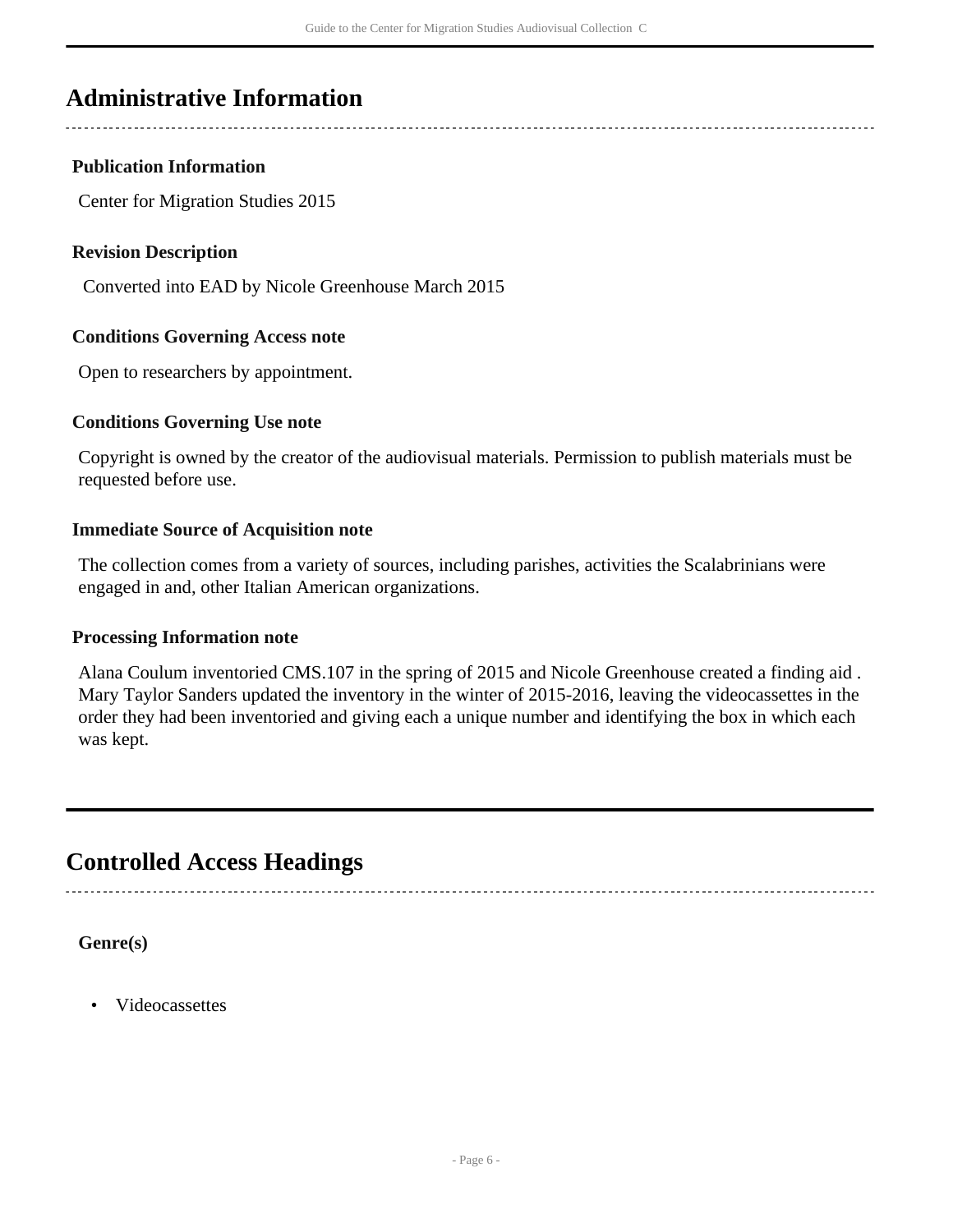## **Subject(s)**

• Emigration and immigration |z United States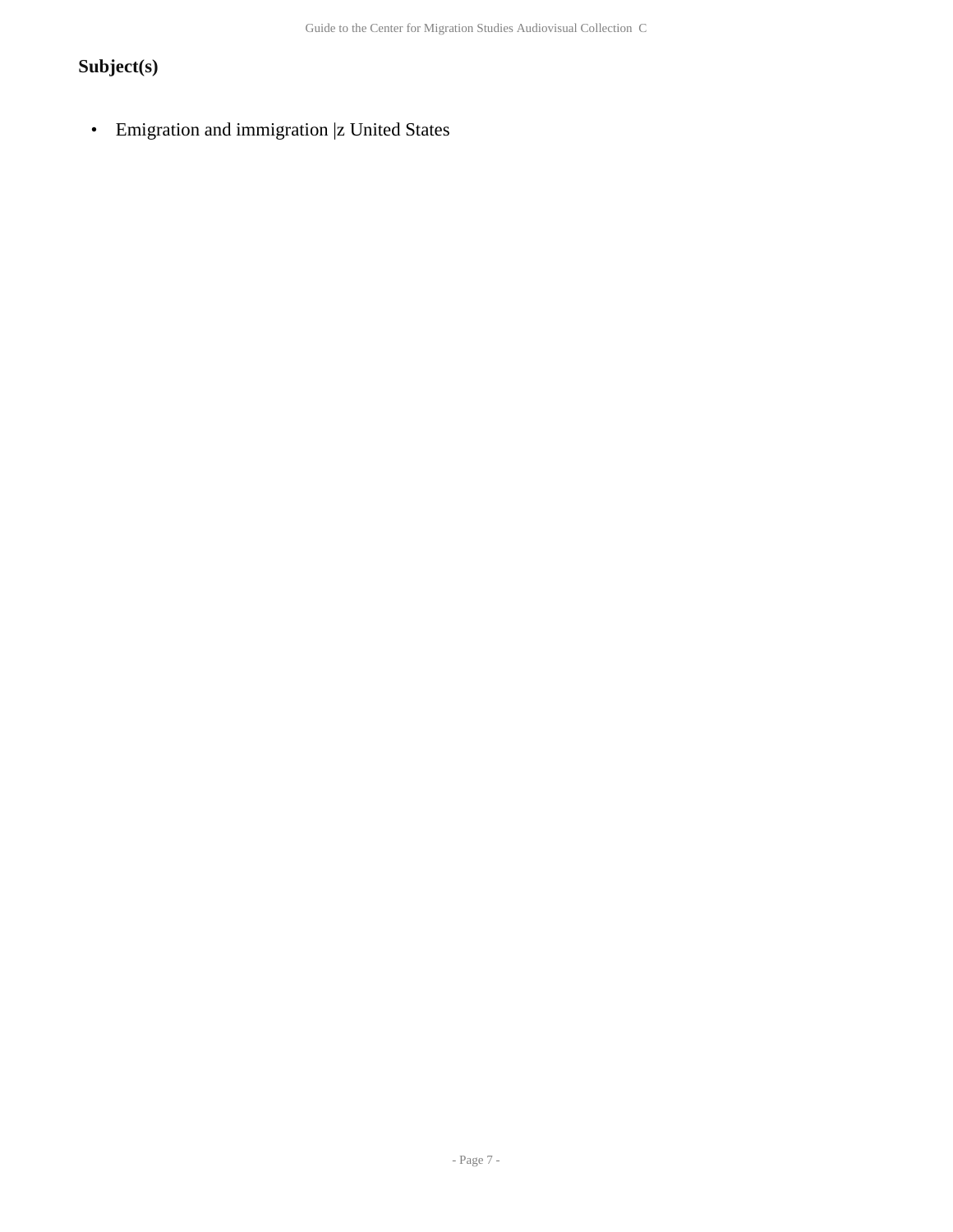# <span id="page-7-0"></span>**Collection Inventory**

|                                                                                                                                                                             | <b>Box</b>   | <b>Cassette</b> |
|-----------------------------------------------------------------------------------------------------------------------------------------------------------------------------|--------------|-----------------|
| Lisa Bourgoujian (Director), Craig Haffner, and Donna Luistant<br>(Executive Producers): Ellis Island 1997 VHS. 50min each.<br><b>Scope and Contents note</b>               | $\mathbf{1}$ | $1A-1C$         |
| A 3 part documentary about the immigrant experience of at Ellis Island.                                                                                                     |              |                 |
| Oren Jacoby (Producer): Walt Disney Studios Presents: The Irish in<br>America: A Long Journey Home 1998 VHS. Vol 1: 85 min. Vol 2: 115<br>min. Vol 3: 85 min. Vol 4: 60 min | $\mathbf{1}$ | $2A-2D$         |
| <b>Scope and Contents note</b>                                                                                                                                              |              |                 |
| A 4 part documentary about Irish immigration, starting from 1607 to John<br>F. Kennedy becoming the first Irish-Catholic President of the United<br>States.                 |              |                 |
| Federica Martino: Little Italy: A 60 Minute Documentary for the<br>Quincentnary 2006 VHS. 60 min.                                                                           | 1            | 3               |
| <b>Scope and Contents note</b>                                                                                                                                              |              |                 |
| A documentary about the Italian-American Experience and neighborhoods<br>in NYC.                                                                                            |              |                 |
| Joseph Scelsa: Italics: The Italian-American Magazine Episode<br>17 1989 VHS                                                                                                | $\mathbf{1}$ | 4               |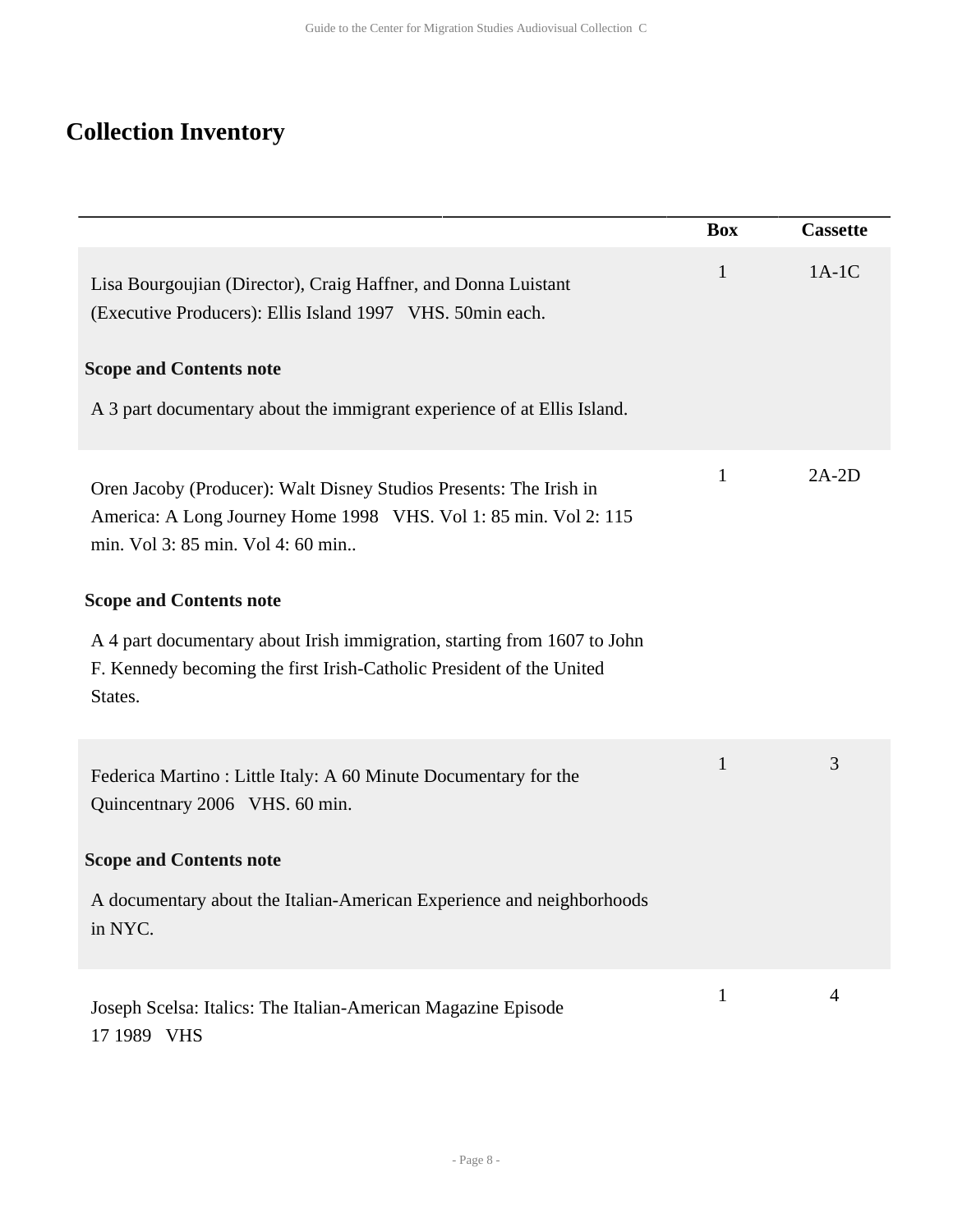A series of interviews about Italian-Americans.

| Joseph Scelsa: Italics: The Italian-American Magazine Episode<br>45 1992 VHS | $\mathbf{1}$ | 5 |
|------------------------------------------------------------------------------|--------------|---|
| <b>Scope and Contents note</b>                                               |              |   |
| A series of interviews about Italian-Americans.                              |              |   |
| Joseph Scelsa: Italics: The Italian-American Magazine Episode<br>75 1995 VHS | $\mathbf{1}$ | 6 |
| <b>Scope and Contents note</b>                                               |              |   |
| A series of interviews about Italian-Americans.                              |              |   |
| Tony De Nonno: Part of Your Loving undated VHS. 10 min.                      | $\mathbf{1}$ | 7 |
| <b>Scope and Contents note</b>                                               |              |   |
| A short art film about an Italian-born Baker.                                |              |   |
| Tony De Nonno: Portraits of Liberty 1991 VHS. 10 min.                        | $\mathbf{1}$ | 8 |
| <b>Scope and Contents note</b>                                               |              |   |

A film about the celebration of the 100th Anniversary of the Statue of Liberty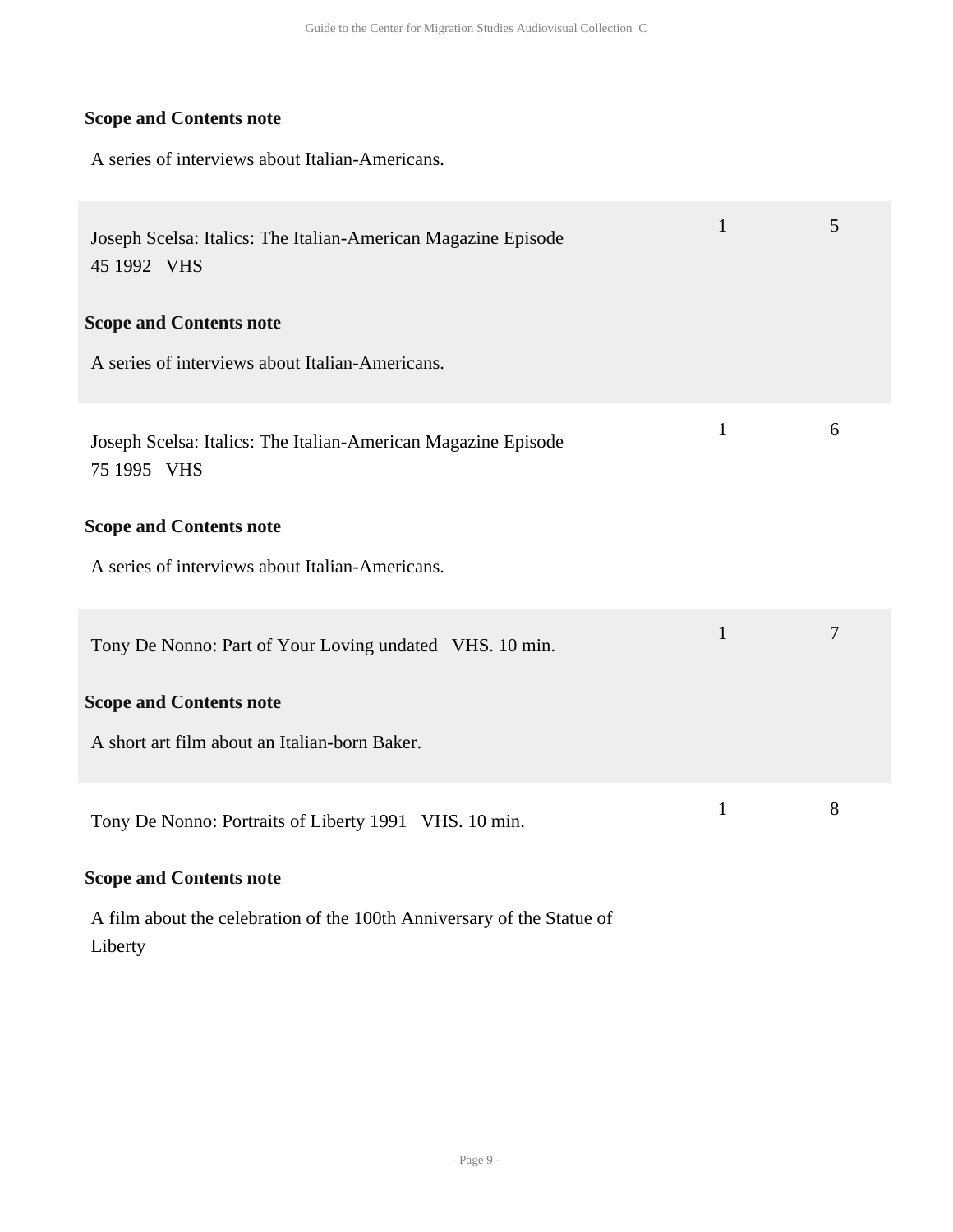| Sin Fronteras, Los Que Se Van, and El Mundo Del Canon Zapata (three<br>titles on one cassette)            | $\overline{2}$ | 9  |
|-----------------------------------------------------------------------------------------------------------|----------------|----|
| U.S. Committee for Refugees: Speaking Out: Displaced Colombians Silent<br>No More, Copy 1 2000            | $\overline{2}$ | 10 |
| U.S. Committee for Refugees: Speaking Out: Displaced Colombians Silent<br>No More, Copy 2 2000            | $\overline{2}$ | 11 |
| Ethnographic Film Video: Seeing Anthropology: Cultural Anthropology<br>through Film 2001 VHS. 1hr 58 min. | $\overline{2}$ | 12 |
| <b>Scope and Contents note</b>                                                                            |                |    |
| A documentary covering wide variety of anthropologic topics                                               |                |    |
| Crowing Rooster Arts: Mickey Mouse Goes to Haiti: Walt Disney and the<br>Science of Exploitation 1996 VHS | $\overline{2}$ | 13 |
| <b>Scope and Contents note</b>                                                                            |                |    |
| A video documenting the conditions of workers at a Haitian factory sewing<br>Disney clothing.             |                |    |
| Linden Productions: "Voices" Narrated by Michael<br>Learned undated VHS                                   | $\overline{2}$ | 14 |
| Pew Global Stewardship Initiative: "People Count: Facts of<br>Life" undated VHS. 60 min.                  | $\overline{2}$ | 15 |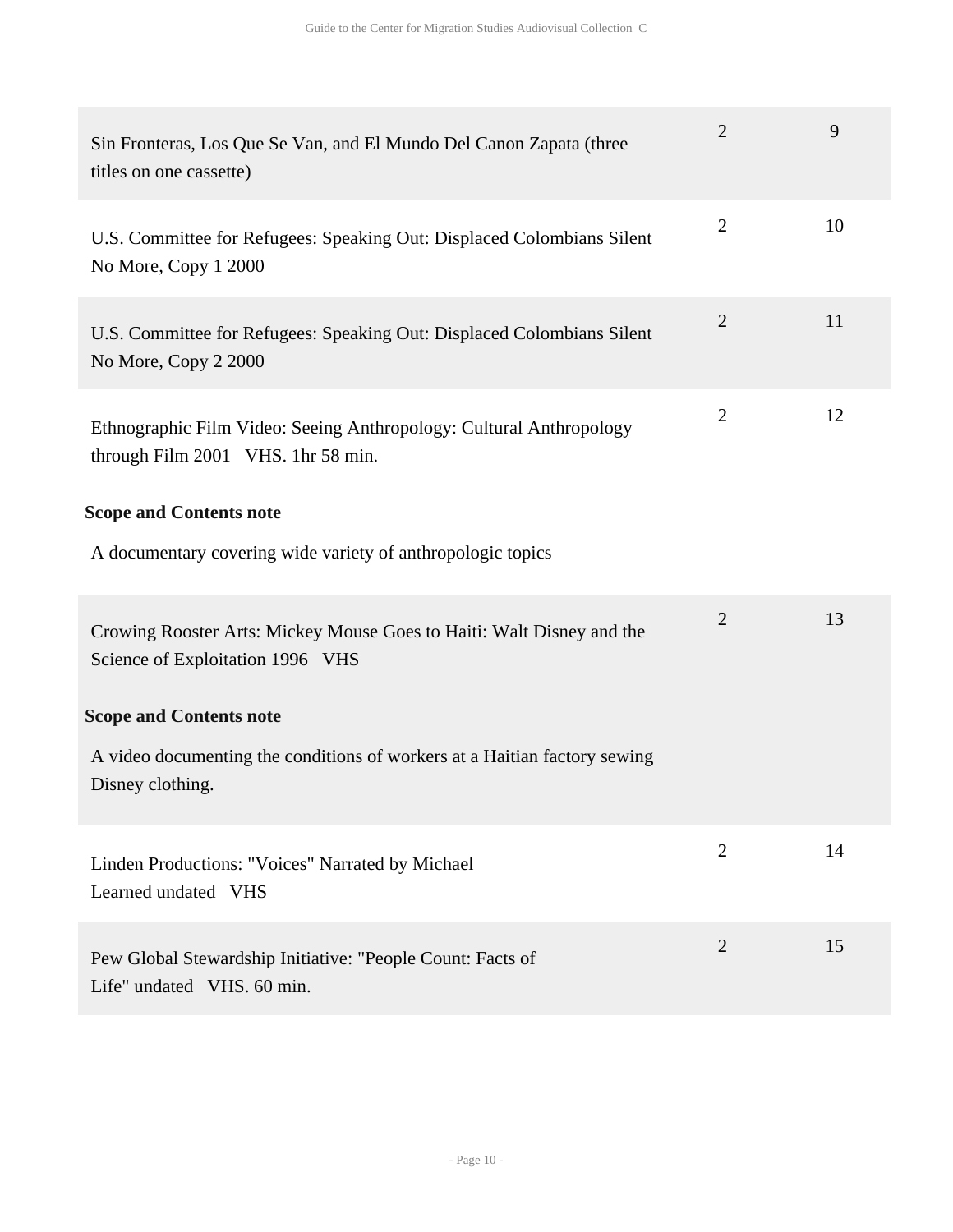| Remembrance and Thanksgiving undated VHS                                                                       | $\overline{2}$ | 16 |
|----------------------------------------------------------------------------------------------------------------|----------------|----|
| Camilla Calamandrei: Prisoners in Paradise 2001 VHS. 58 min.                                                   | $\overline{2}$ | 17 |
| <b>Scope and Contents note</b>                                                                                 |                |    |
| A documentary about the 51,000 Italian soldiers who were brought over to<br>the U.S. as prisoners of war.      |                |    |
| Tony De Nonno: Antonio Meucci: The Father of the<br>Telephone undated VHS. 14 min.                             | $\overline{2}$ | 18 |
| <b>Scope and Contents note</b>                                                                                 |                |    |
| Documentary about Antonio Meucci, who held a patent for the telegraph 5<br>years before Alexander Graham Bell. |                |    |
| Tony De Nonno: Italian-America Visions: Portraits of 20th Century<br>Immigration undated VHS. 14 min.          | $\overline{2}$ | 19 |
| Tony De Nonno: John N. LaCorte: A Monument To<br>History undated VHS. 26 min.                                  | $\overline{2}$ | 20 |
| Tony De Nonno: It's All In My Hands undated VHS. 5 min.                                                        | $\overline{2}$ | 21 |
| Tony De Nonno: It's One Family: Knock On Wood undated VHS. 23<br>min.                                          | $\overline{2}$ | 22 |
| Caritas Italiana: Uomini Migranti: Verso Una Società<br>interetnica undated VHS. 25 min.                       | 3              | 23 |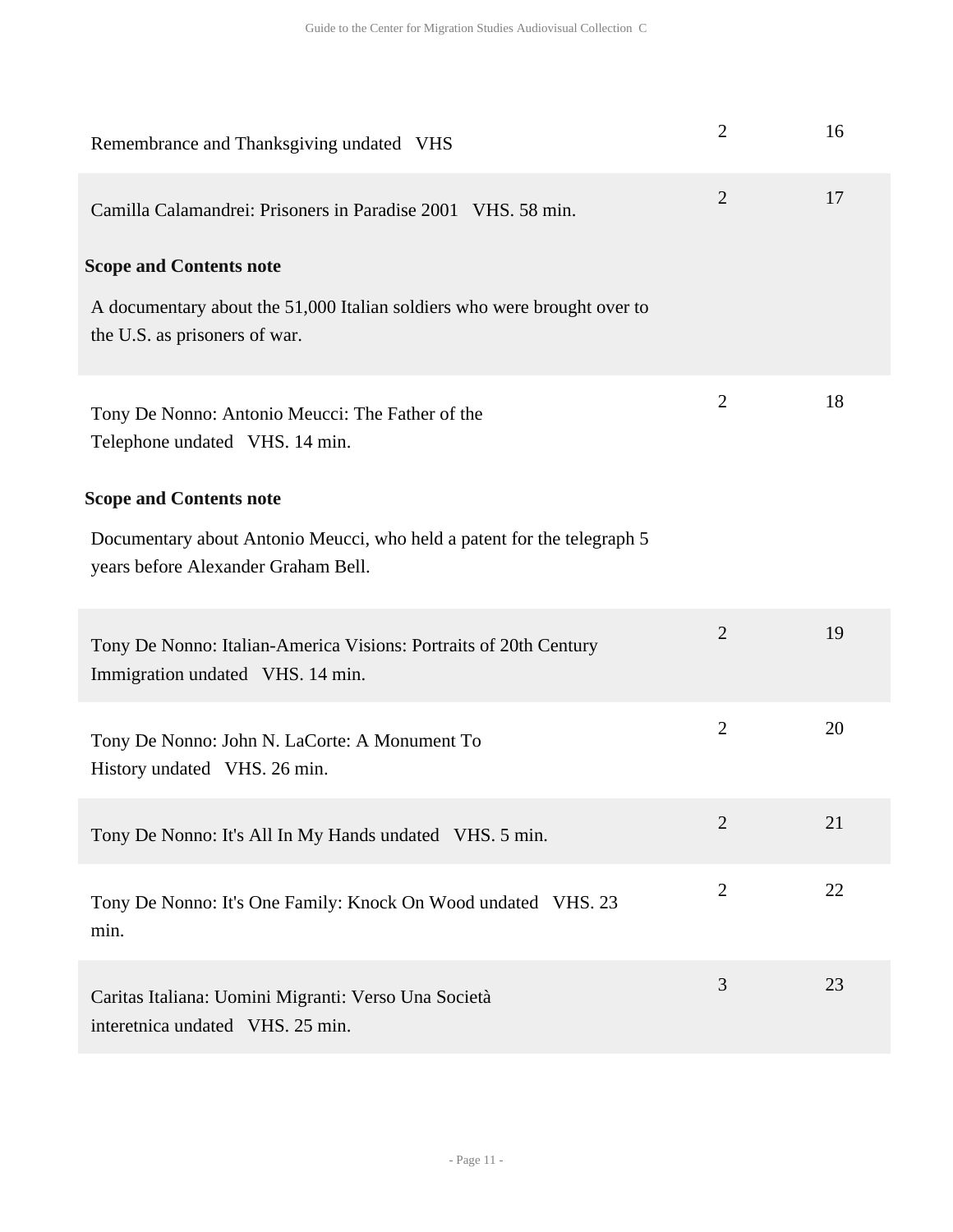| Claudia Levin and Lawrence Holt: Rebuilding the Temple: Cambodians in<br>America, copy 1 1991 VHS. 60 min.                                                                         | 3 | 24 |
|------------------------------------------------------------------------------------------------------------------------------------------------------------------------------------|---|----|
| <b>Scope and Contents note</b>                                                                                                                                                     |   |    |
| Documentary that examines the influence of Khmer-Buddhist Culture on<br>the refugee's adjustment to Western Life.                                                                  |   |    |
| Claudia Levin and Lawrence Holt: Rebuilding the Temple: Cambodians in<br>America, copy 2 1991                                                                                      | 3 | 25 |
| Korea-America Society: Korea: War, Prosperity, &<br>Democracy 1995 VHS. 93 min.                                                                                                    | 3 | 26 |
| <b>Scope and Contents note</b>                                                                                                                                                     |   |    |
| Film produced by the Korea-America Society for Americans interested in<br>Korean Culture. Topics include Korean War, Korea in 1995, the future for<br>Korea and the Seoul Olympics |   |    |
| Gerald Saldo: El Mundo de Asilo 1991 VHS. 18 min.                                                                                                                                  | 3 | 27 |
| <b>Scope and Contents note</b>                                                                                                                                                     |   |    |
| An instructional video about how to apply for political asylum, in the form<br>of a game show Informs the viewer on how to secure the rights of refugee<br>community               |   |    |
| Cent Anni Dopo undated VHS                                                                                                                                                         | 3 | 28 |
| Journey to America undated VHS                                                                                                                                                     | 3 | 29 |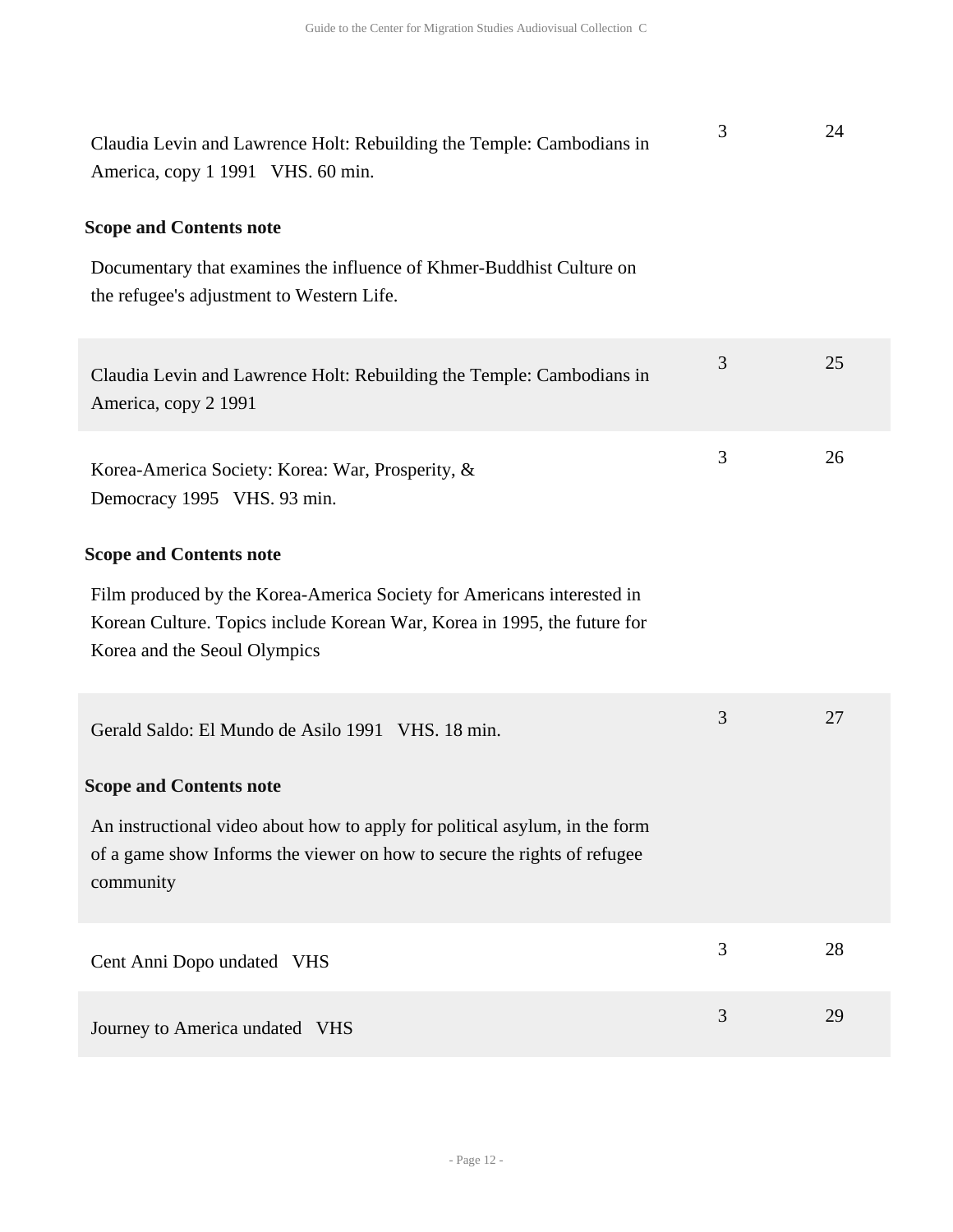| American Immigration Law Foundation: How Legal Immigrants<br>Strengthen America 1996 VHS. 11 min.                                          | 3              | 30 |
|--------------------------------------------------------------------------------------------------------------------------------------------|----------------|----|
| Famavision: Staten Island Celebration of the Statue of Liberty<br>Centennial 1991 VHS                                                      | 3              | 31 |
| Mark R. Day: Save the Children: No on Prop. 187 1994 VHS                                                                                   | 3              | 32 |
| Canadian Centre for Victims of Torture: War is Not a Game: Experience<br>of Refugee Children 1995 VHS. 32 min.                             | 3              | 33 |
| Learning Company of America: The Immigrant Experience: The Long<br>Long Journey 1986 VHS. 30 min.                                          | 3              | 34 |
| <b>Scope and Contents note</b>                                                                                                             |                |    |
| A memoir of the immigration experience of Janek and his family.                                                                            |                |    |
| Cintia Cabib: Here to Stay: Young Immigrants from El<br>Salvador undated VHS. 29 min.                                                      | $\overline{4}$ | 35 |
| Parish Video Library: Catholic Life in America. Frances Cabrini: Mother<br>of Immigrants undated VHS. 30 min.                              | $\overline{4}$ | 36 |
| <b>Scope and Contents note</b>                                                                                                             |                |    |
| A video about the live of Mother Cabrini, and her passion to serve Italian<br>Immigrants in the United States with her missionary sisters. |                |    |
| Making Room: Pastoral Planning for Newcomers 1992                                                                                          | 4              | 37 |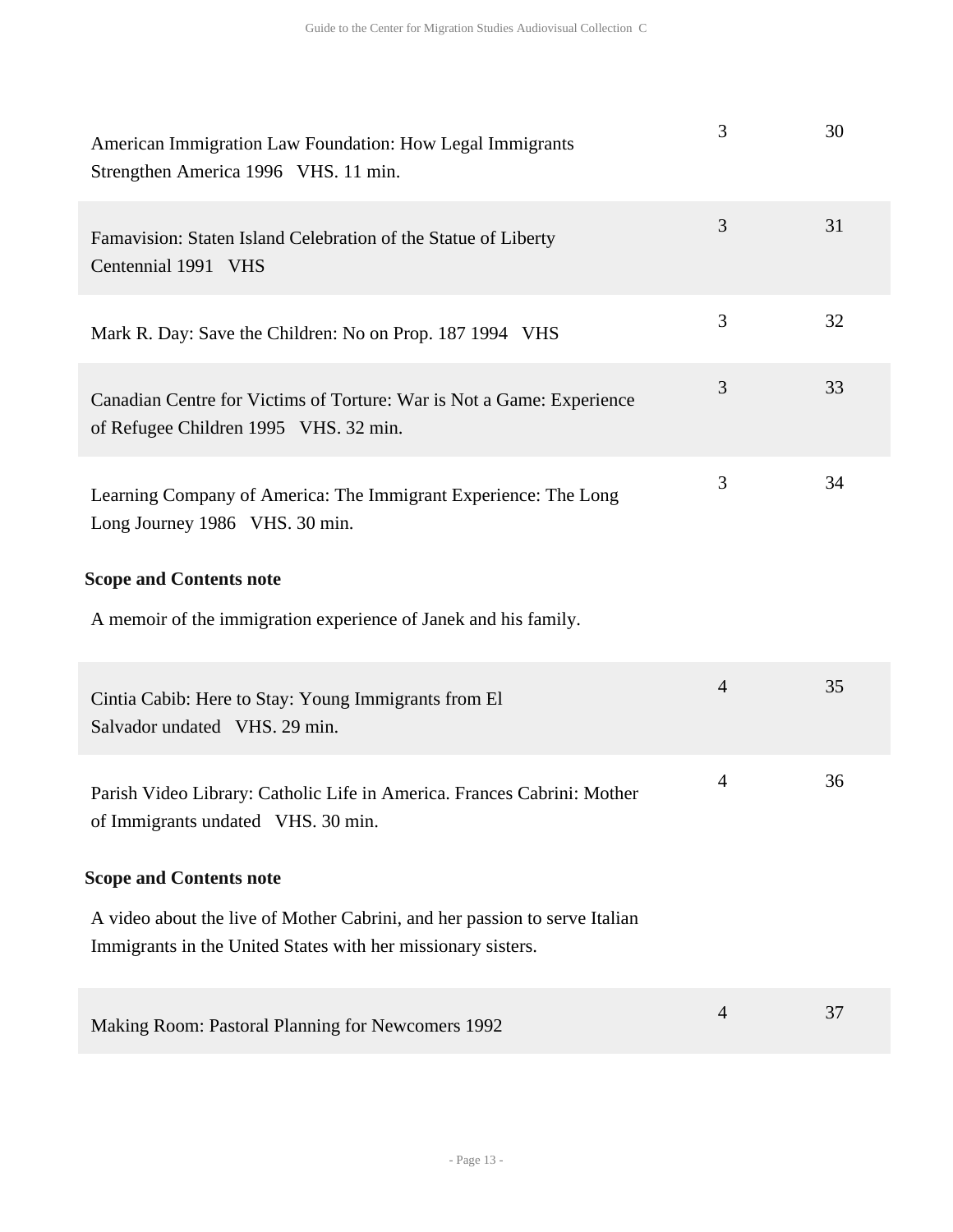| United States Catholic Conference: Yo Trabajo la Tierra (I Work the<br>Land) undated VHS. 13 min.                                              | 4              | 38 |
|------------------------------------------------------------------------------------------------------------------------------------------------|----------------|----|
| <b>Scope and Contents note</b>                                                                                                                 |                |    |
| A short film of a farm-working family, and their daily troubles.                                                                               |                |    |
| Cesar Pedro and José Mário Coelho: Os Romeiros: Rancho do<br>Canada 1991 VHS                                                                   | $\overline{4}$ | 39 |
| One West Media: In The Shadow of the Law undated VHS. 57 min.                                                                                  | $\overline{4}$ | 40 |
| Le Arti Per Via di Bassano Del Grappa: Emozioni<br>Messicane undated VHS. 53 min.                                                              | $\overline{4}$ | 41 |
| Stromboli American Heritage Society: The Stromboli Legacy 1990 VHS                                                                             | $\overline{4}$ | 42 |
| <b>Scope and Contents note</b>                                                                                                                 |                |    |
| Due to the recent rise in intrest in the Stromboli Island, this is a video<br>meant to preserve the culutral history of the volanic island.    |                |    |
| Vittorio Barattolo Etica Ed Economia-Universitatis Bassanesis Schola De<br>Negotiis Gerendis: The Challenge of the Italian North-East 1996 VHS | $\overline{4}$ | 43 |
| <b>Scope and Contents note</b>                                                                                                                 |                |    |
| A video about the economic boom in the Italian north-east, and their<br>successful buissness practices                                         |                |    |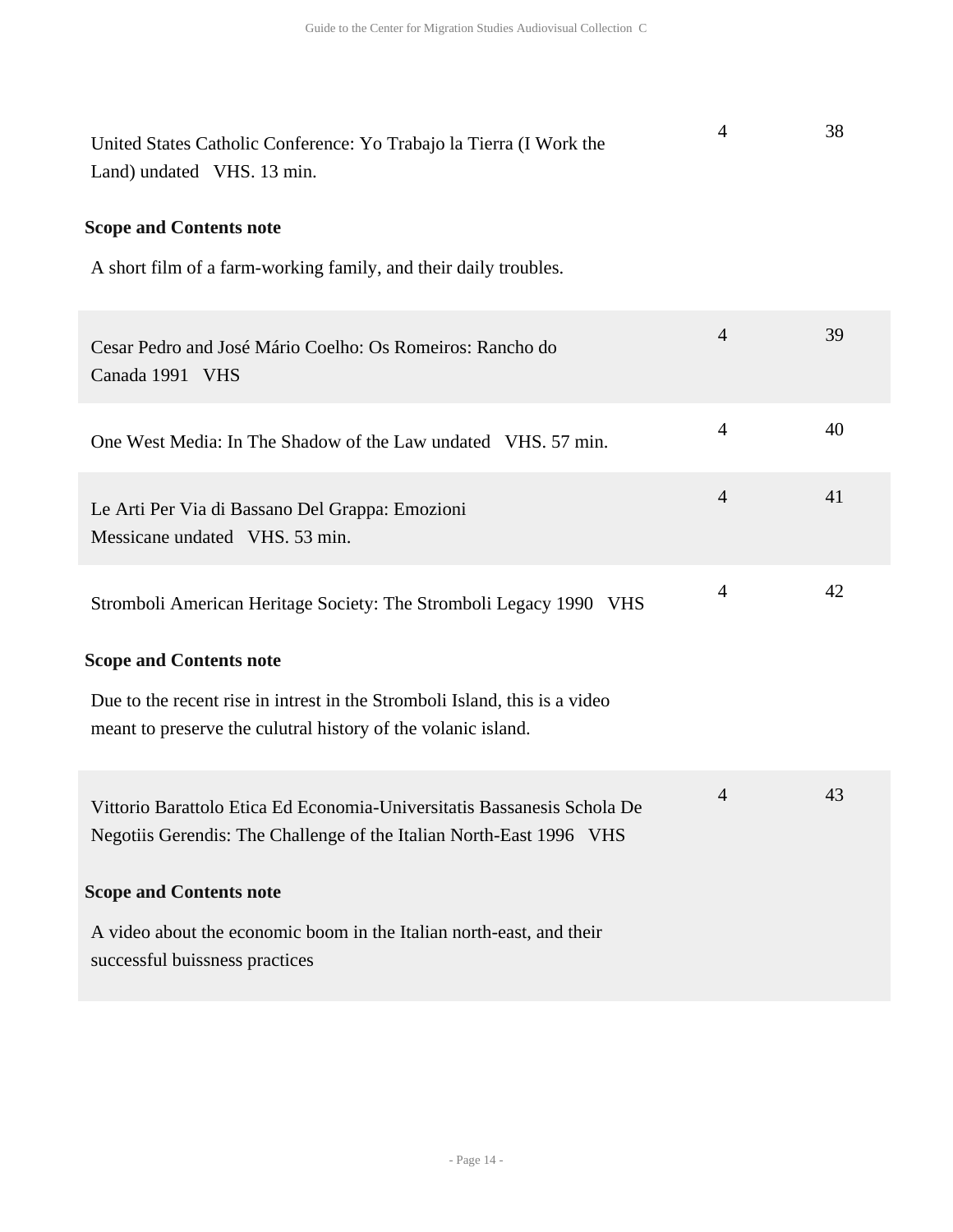| The Mariano A. Elia Chair in Italian-Canadian Studies at York University: | 44 |
|---------------------------------------------------------------------------|----|
| Mirrors & Windows 1993 Symposium Italian-Canadian Women:                  |    |
| Struggles, Defeats and Triumphs 1993 VHS. 60 min.                         |    |

A video recording of a symposium about Italian-Canadian Women at York University. Topics include the professional lives of women, education, and women in the domestic sphere.

| Allen Moore and Lou Werner: A Sheepherder's Homecoming 1996                           | $\overline{4}$ | 45 |
|---------------------------------------------------------------------------------------|----------------|----|
| Ellen Bruno: Samsara 1990 VHS. 29 min.                                                | $\overline{4}$ | 46 |
| <b>Scope and Contents note</b>                                                        |                |    |
| A video personalizing the Cambodian people after the destrcutive rule of<br>Pol Pott. |                |    |
| Ralph Lambernte: Boro Hall 1988 VHS                                                   | 5              | 47 |
| Center for Migration Studies: Presentation CMS Award To Sen.<br>Marchi undated VHS    | 5              | 48 |
| Dan Rather: Legacy of Shame (Plight of Migrant Agriculutral<br>Laboreres) 1995 VHS    | 5              | 49 |
| <b>Scope and Contents note</b>                                                        |                |    |
| A video invesitgating the laws that helps and hurts migrant farmers.                  |                |    |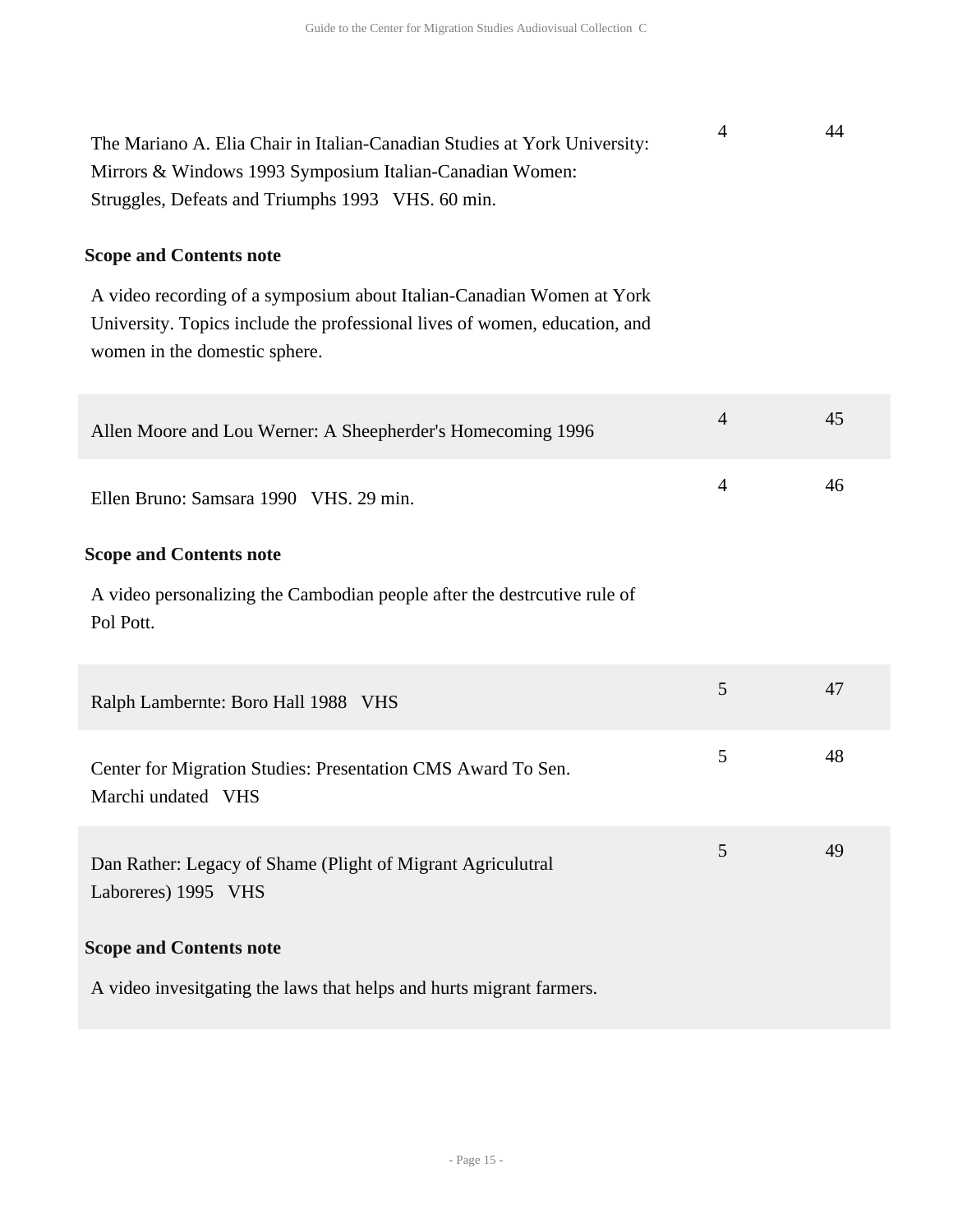| United Nations High Comissioner For Refugess: Make a Little<br>Difference undated VHS                                                 | 5 | 50 |
|---------------------------------------------------------------------------------------------------------------------------------------|---|----|
| <b>Scope and Contents note</b>                                                                                                        |   |    |
| A guide video spreading awareness of the child victims of war.                                                                        |   |    |
| Anne Paolucci: Cipango! 1992 VHS                                                                                                      | 5 | 51 |
| <b>Scope and Contents note</b>                                                                                                        |   |    |
| A recording of a Play about Christopher Columbus, Queen Isabella, Martin<br>Pinzon, and Washington Irving.                            |   |    |
| RAI- Interview with Lidio undated VHS. 22 min.                                                                                        | 5 | 52 |
| Center for Migration Studies: Center for Migration Studies 1991 Awards<br>Dinner Honoring Senator John J. Marchi 1991 VHS             | 5 | 53 |
| Center for Migration Studies: Center for Migration Studies Making &<br>Facination of Fresco Painting 1994 VHS. 51 min.                | 5 | 54 |
| Oscar Cadena: Camara Infraganti a)Indocumentados<br>b)Maguiladoras undated VHS                                                        | 5 | 55 |
| Provincial Assembly--Montreal--Quebec, Concelebration at Our Lady of<br>Pompei 1991                                                   | 5 | 56 |
| Toronto 1980-1988, 80.mo Anniversario Prima Chiesa Italianao; 13 Nov.<br>'88: San Carlo -20 Nov. St. Charles a cura dell' I.P.C. 1988 | 5 | 57 |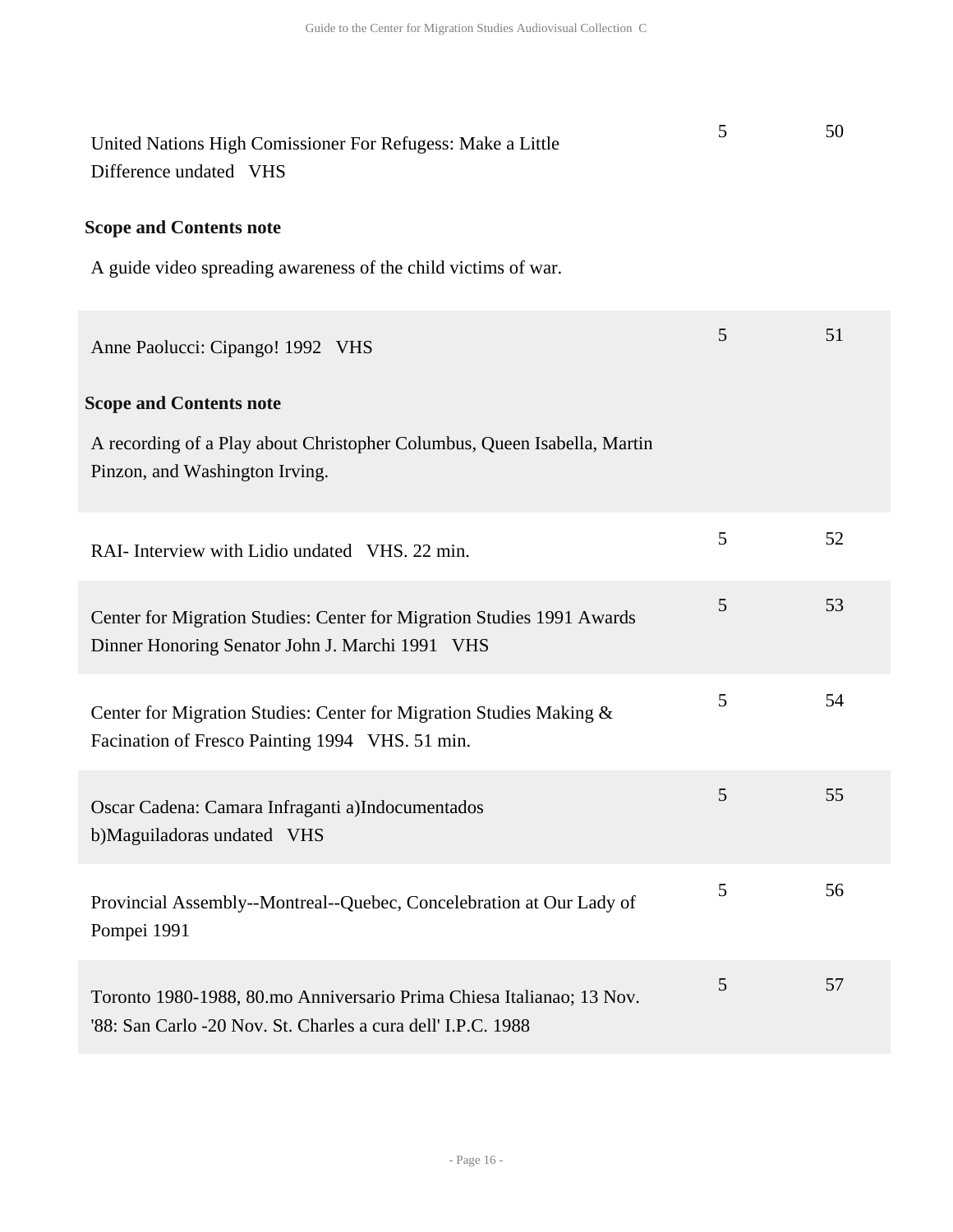| Sacred Heart Church -- Boston, 100th Anniversary Mass 1988 May 22                                                   | 5 | 58 |
|---------------------------------------------------------------------------------------------------------------------|---|----|
| St. Donato (National Italian Parish): 75th Anniversary 1910-1985 of St.<br>Donato 1985 VHS                          | 5 | 59 |
| Catholic Relief Services: Giving a Hope to a World of Need 1993 VHS                                                 | 5 | 60 |
| Golden Dome Productions: Our Times: Chalenges and Choices, The<br>Immigration Dilemma 1990 VHS. 23 min.             | 6 | 61 |
| <b>Scope and Contents note</b>                                                                                      |   |    |
| A video explaining the difficulties of immigration.                                                                 |   |    |
| AFSC/NCHR: Nouvo LWA Imigrasyon: the New immigration Law and<br>the Haitian Community undated VHS                   | 6 | 62 |
| St. Anthony's Church- Everett MA: Solemn Concelebrated Mass Cardinal<br>Law & The Scalabrini Fathers 1992 MAY 5 VHS | 6 | 63 |
| Flavio Gonzalez: St. John's Church-King City, CA undated VHS                                                        | 6 | 64 |
| Scalabrinians Centennial Celebration, Providence, Rhode Island undated                                              | 6 | 65 |
| Ana Paula Beja Horta: A Casa de Maria Fruta undated VHS. 38 min.                                                    | 6 | 66 |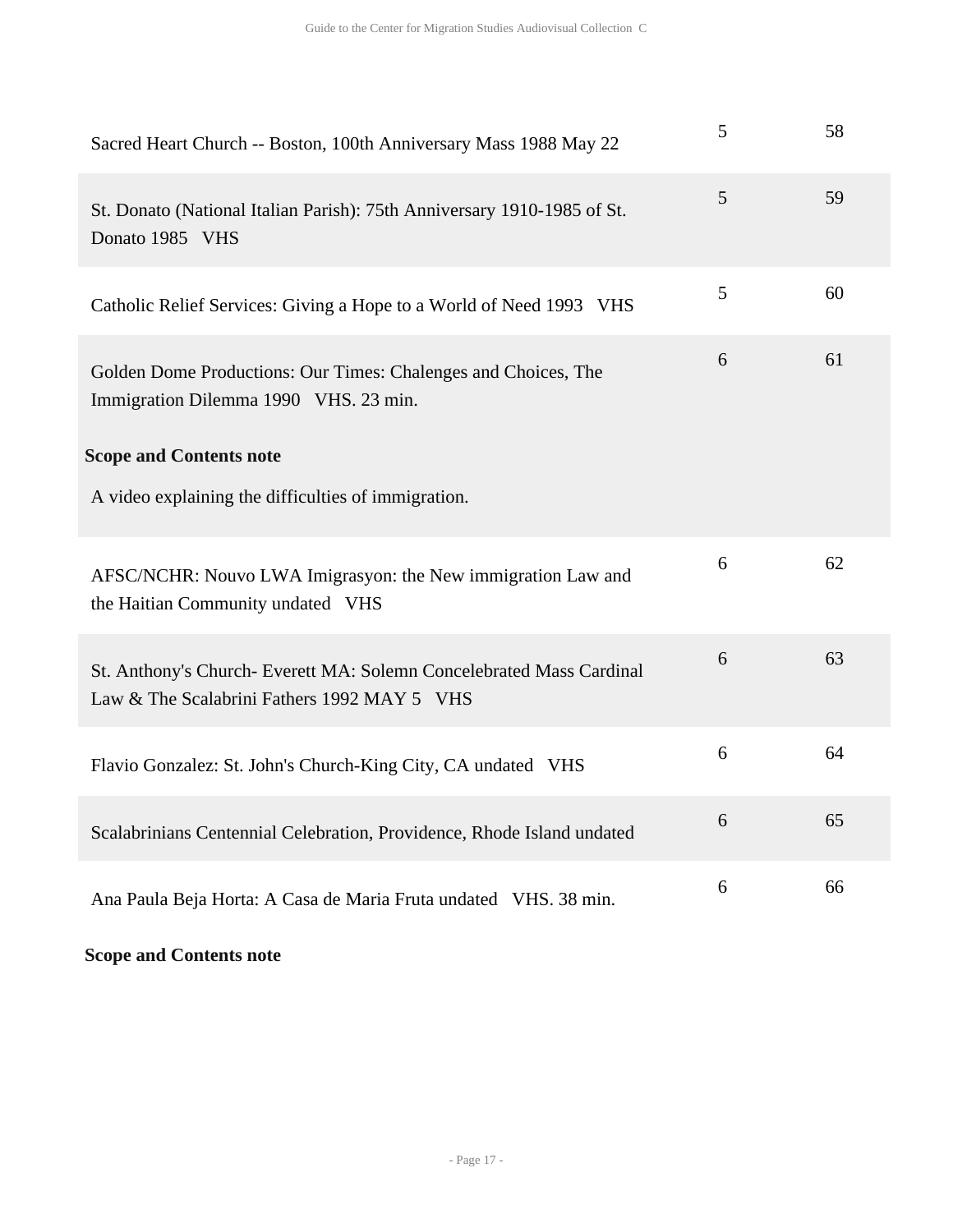A documentary that follows a Capeverdian woman and hercomplex migratory experience in Portugal, the U.S. and in Germany. She decidesto build her dream home in Lisbon.

| Jose Fernandes and Vasco Aguiar: As Festas Da Reinha Da Irmandade Do<br>Divino Espririto Santo de 1989 1989 VHS                                                  | 6      | 67 |
|------------------------------------------------------------------------------------------------------------------------------------------------------------------|--------|----|
| Newist/CEASA 7: Being Hmong Means Being Free undated VHS. 56<br>min.                                                                                             | 6      | 68 |
| <b>Scope and Contents note</b>                                                                                                                                   |        |    |
| A video created to educate the public about Hmong culture                                                                                                        |        |    |
| PT Communications S. R. I.: Senguendo il Sol, Lasciammo il Vecchio<br>Mondo undated VHS                                                                          | 6      | 69 |
| Center for Migration Studies: 16th Annual National Legal Conference on<br>Immigration and Refugee Policy, 9:00-11:30 a.m. session 1993 March<br>25 VHS. 180 min. | 6      | 70 |
| Center for Migration Studies: CMS Awards Luncheon, Washington, D.C.,<br>12:30-2:00 p.m., Priscilla Clapp, Speaker 1993 March 25 VHS. 180 min.                    | 6      | 71 |
| Center for Migration Studies: CMS Legal Conference, Washington, D.C.,<br>Session held 2:30-4:30 p.m. 1993 March 25 VHS. 180 min.                                 | 6      | 72 |
| Italianinelmondo: Convengno Internazionale: Napoli 1996 November<br>$15 - 16 - 17$<br><b>VHS</b>                                                                 | $\tau$ | 73 |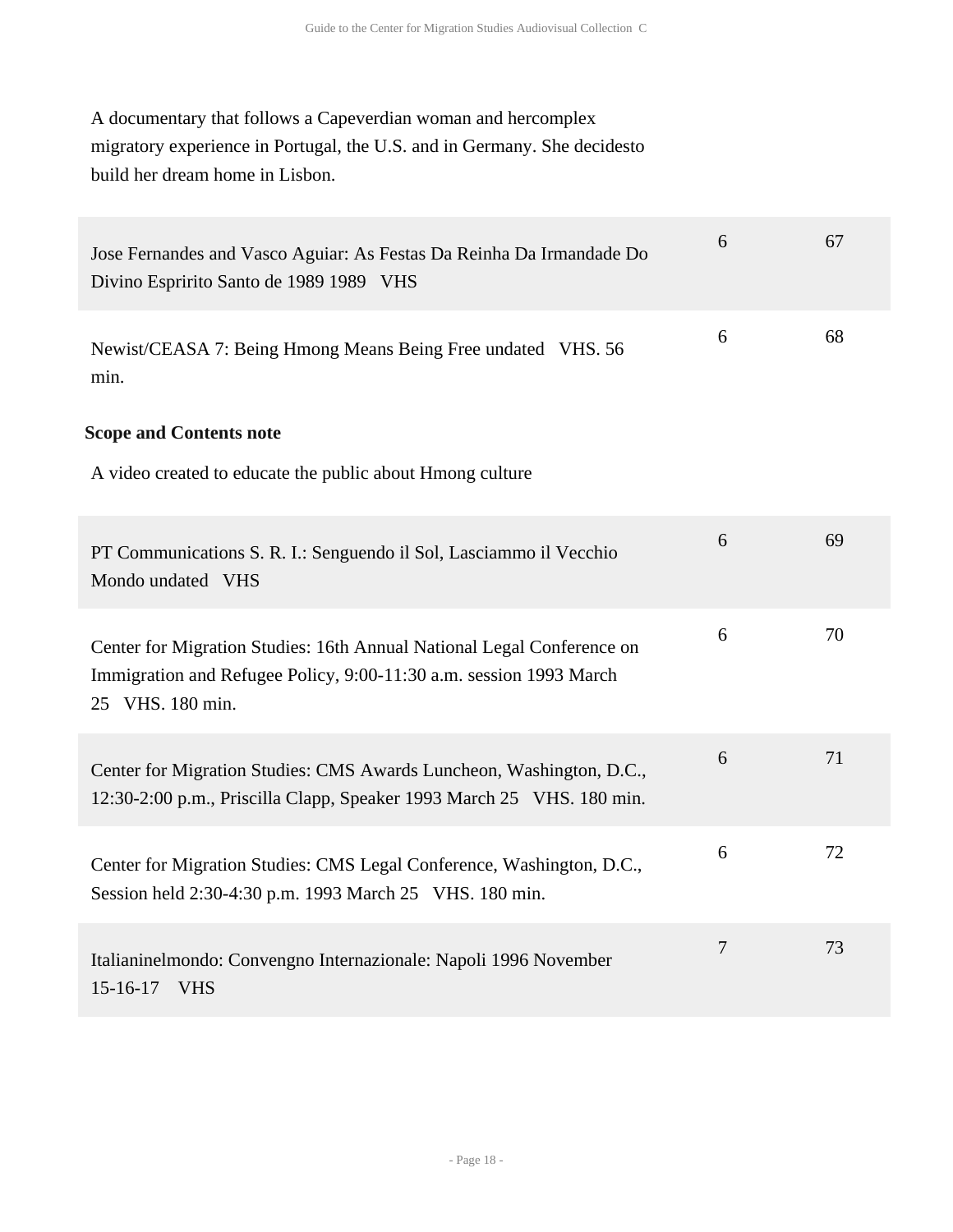| The Great Journey: Franco Melandri, Italian E#migration Exhibition, Ellis<br>Island, NY 1997 June-October VHS          | 7              | 74 |
|------------------------------------------------------------------------------------------------------------------------|----------------|----|
| Center for Migration Studies: The Center for Migration Sutdies of New<br>York Award Banquet 1994 September 24 VHS      | $\tau$         | 75 |
| Paul D. Pope: Paul D. Pope on The Pope Lgacy, Copy 1 undated VHS                                                       | $\tau$         | 76 |
| Paul D. Pope: Paul D. Pope on The Pope Lgacy, Copy 2 undated                                                           | $\overline{7}$ | 77 |
| The Columbus Citizens Foundation INC: The Italians and the Creating of<br>Americas Part 1, copy 1 undated VHS. 25 min. | 7              | 78 |
| <b>Scope and Contents note</b>                                                                                         |                |    |
| Documentary about the immigration of Italian-Americans                                                                 |                |    |
| The Columbus Citizens Foundation INC: The Italians and the Creating of<br>Americas Part 1, copy 2 undated              | 7              | 79 |
| The Columbus Citizens Foundation INC: The Italians and the Creating of<br>Americas Part 1, copy 3 undated              | 7              | 80 |
| The Columbus Citizens Foundation INC: The Italians and the Creating of<br>Americas Part 2, Copy 1 undated VHS. 29 min. | 7              | 81 |
| <b>Scope and Contents note</b>                                                                                         |                |    |
| Documentary about the immigration of Italian-Americans                                                                 |                |    |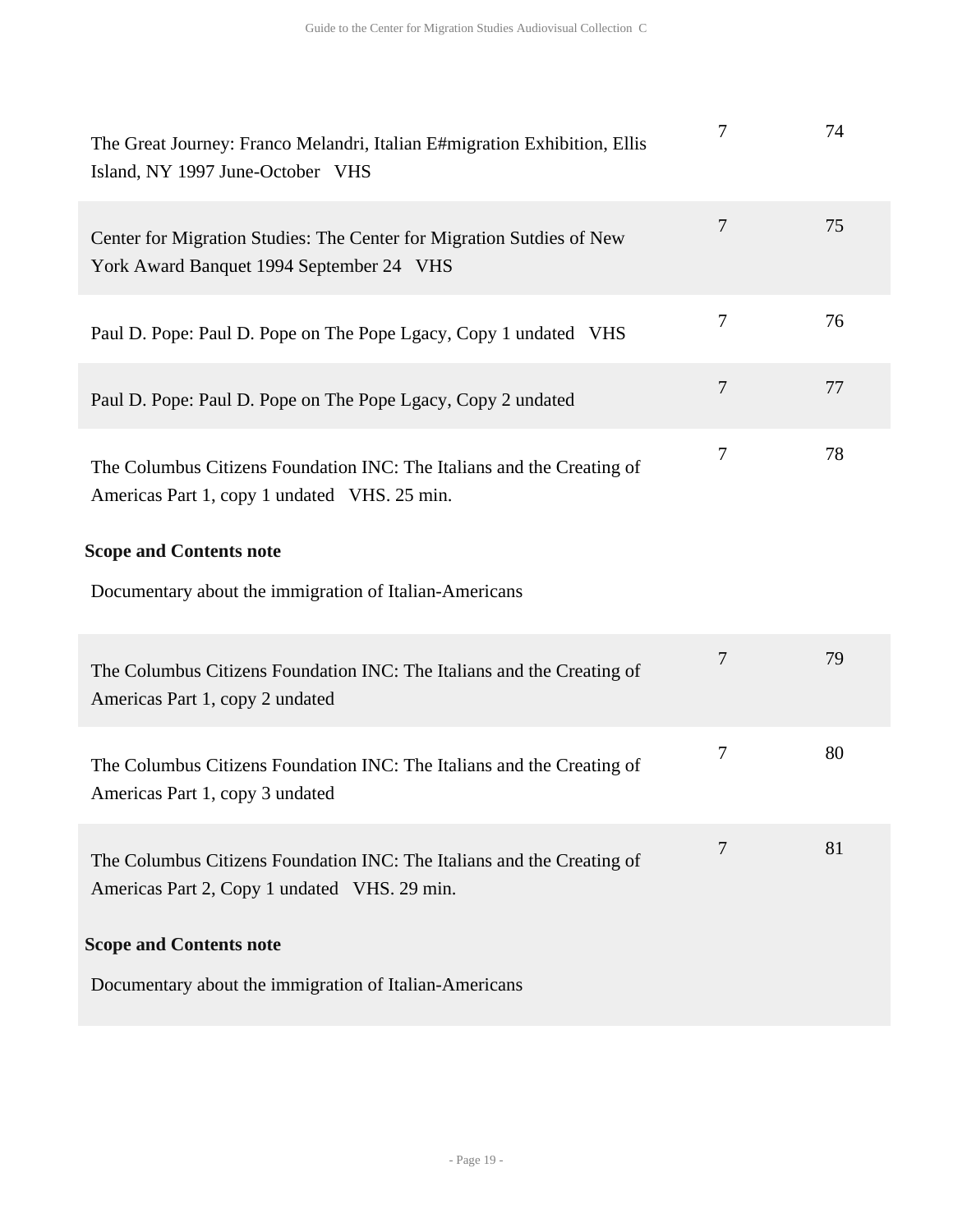| The Columbus Citizens Foundation INC: The Italians and the Creating of<br>Americas Part 2, Copy 2 undated   | 7              | 82 |
|-------------------------------------------------------------------------------------------------------------|----------------|----|
| Tony Cerullo: Heroes Abroad! The Italian-American Experience in<br>Belmont 1992 VHS. 55 min.                | $\overline{7}$ | 83 |
| Sasa Salvaggio: Salsa Salvage in Sicilian Brava Gente Live Show 2002<br>September 4 VHS. 62 min.            | $\tau$         | 84 |
| Project Italia Promo: Society for Italic Studies, Floral Park,<br>NY undated VHS. 6 min.                    | $\overline{7}$ | 85 |
| Michael Angelo Dilauro: Prisoners Among Us: Italian-American Idenitity<br>& World War II 2003 VHS. 110 min. | 8              | 86 |
| <b>Scope and Contents note</b>                                                                              |                |    |
| A historical documentary about the Italian-American Experience during                                       |                |    |
| World War II                                                                                                |                |    |
| St. Barts Proccession 1987 August VHS                                                                       | 8              | 87 |
| St. Barts School Thanksgiving Dinner/Day Mass 1984 October 22 VHS                                           | 8              | 88 |
| Fran Mitilieri: Inside 209 Flagg Place: Introducing CMS to Staten<br>Island undated VHS. 22 minutes.        | 8              | 89 |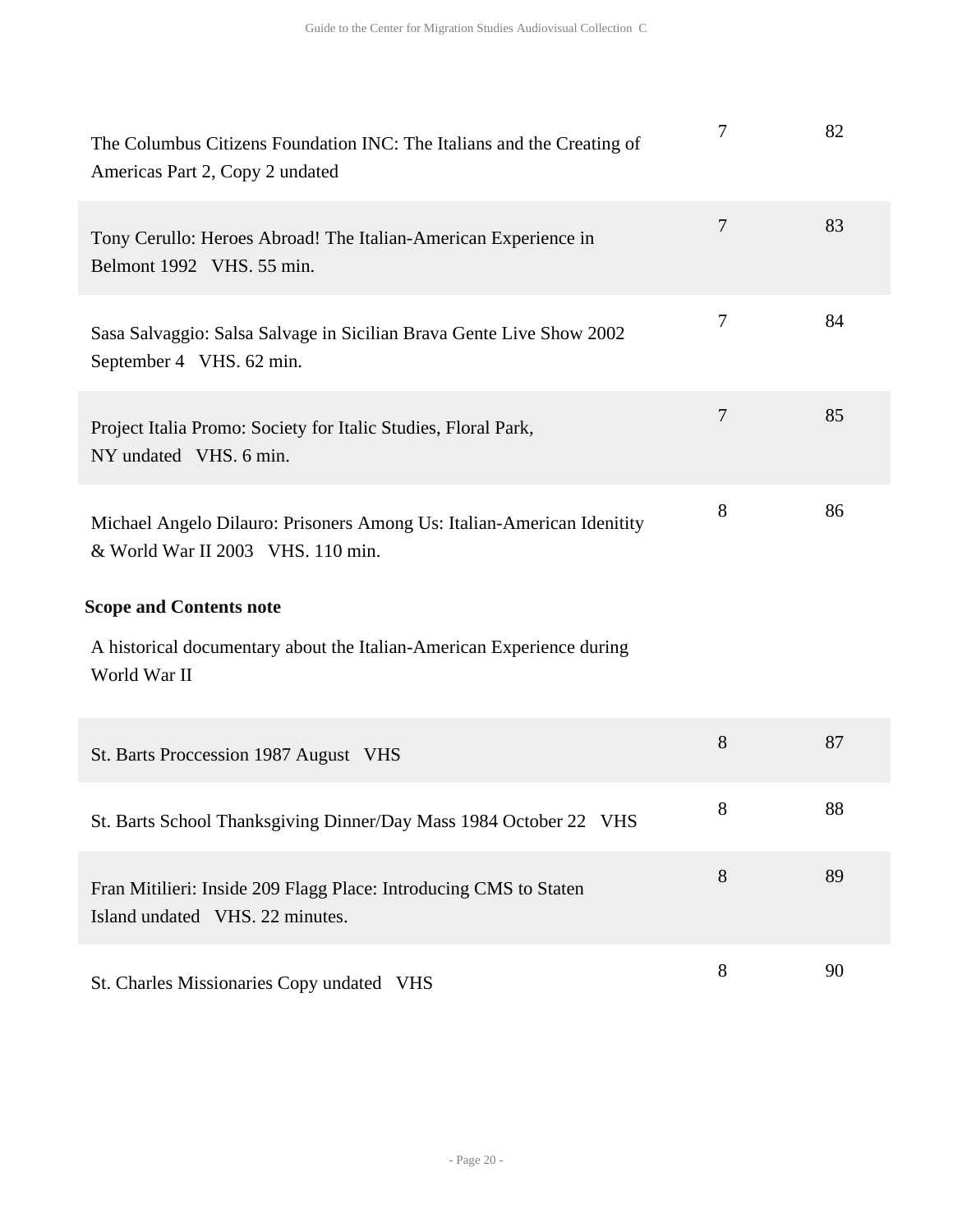| St. Anthony's Church: 100th Anniversary St. Anthony's New Haven<br>CT 1987 November 29 VHS             | 8 | 91 |
|--------------------------------------------------------------------------------------------------------|---|----|
| St. Anthony's Church: 100th Anniversary St. Anthony's Mass, New Haven<br>CT 1987 November 29           | 8 | 92 |
| Io Festival di Sant' Antonio, New Haven [First Festival of Saint Anthony,<br>New Haven] undated VHS    | 8 | 93 |
| Our Lady of Pompeii 100th Anniversary undated                                                          | 8 | 94 |
| Half Centery of Service: The Story of Rev. Louis Toma 1989 May 28                                      | 8 | 95 |
| Down Memory Lane: the Era at St. Lazarus Parish of Rev. Louis Toma<br>and Rev. Settimo 1989 May 28 VHS | 8 | 96 |
| <b>Scope and Contents note</b>                                                                         |   |    |
| A video about the St. Lazarus Parish during the 1930's to the 1970's                                   |   |    |
| Philip Morris Co.: Diverse Roots undated VHS. 27 min.                                                  | 8 | 97 |
| United Farm Workers of America: The Wrath of Grapes undated VHS.<br>15 min.                            | 8 | 98 |

A video about the conditions of farm workers harvesting California grapes.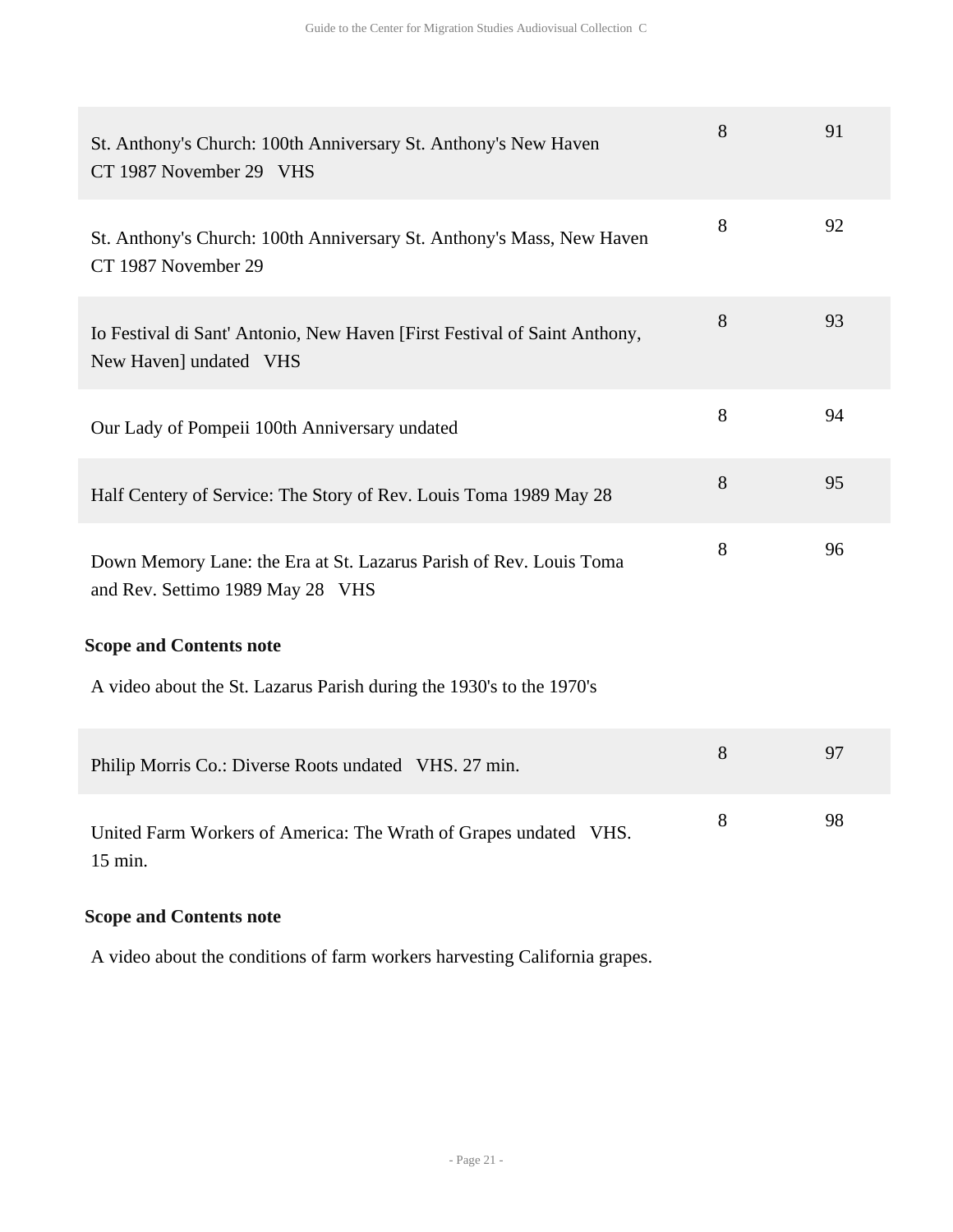| El Norte: Whose America is it? undated VHS                                                                  | 8 | 99  |
|-------------------------------------------------------------------------------------------------------------|---|-----|
| Legal Conference, Washington Tape 1 1993 March 26 VHS                                                       | 9 | 100 |
| Legal Conference, Washington Tape 2 1993 March 26 VHS                                                       | 9 | 101 |
| Center for Migration Studies: CMS Legal Conference Session I continued<br>11:30-12:30 1993 VHS. 90 min.     | 9 | 102 |
| Waldwick Historical Society Italian Heritage Tape & Trenton Library,<br>1993 Copy of 1989 Original 1989 VHS | 9 | 103 |
| 1: Iacocca 2: Star Wars 3: Invisible Citizens: Japanese-<br>Americans undated VHS                           | 9 | 104 |
| 75th Anniversary St. Anthony of Padua Parish Hamilton Ont 1987<br>September 20 VHS                          | 9 | 105 |
| Centenarian Scolalriumion in Australia undated VHS                                                          | 9 | 106 |
| Dai-Le Phong-Thanh 1988 June 6 VHS                                                                          | 9 | 107 |
| Start Seeing Diversity: The Basic Guide to an Anti-Bias Classroom 1999                                      | 9 | 108 |
| Neil D. Novello: America: The New Immigrants 1991 VHS. 60 min.                                              | 9 | 109 |
| <b>Scope and Contents note</b>                                                                              |   |     |
| A documentary about the challenges of new immigrant groups                                                  |   |     |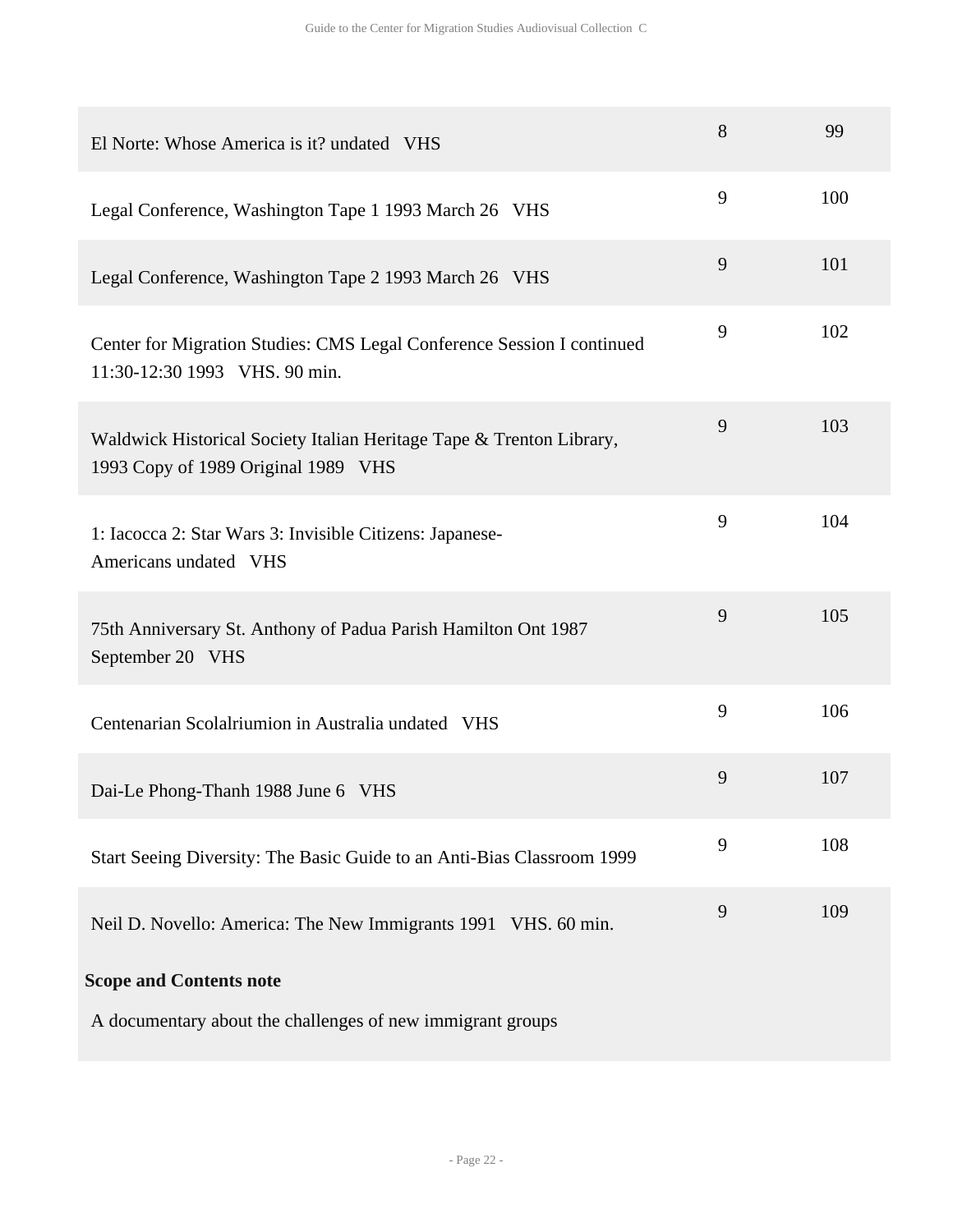Alan McGill: Migrant Health Information Collection 1989 May VHS. 13 min. 9 110

#### **Scope and Contents note**

A collection of videos to prepare migrant health centers for serve immigrant needs

| Italian Nell Mondo 1996-2000 VHS                                                                                                                         | 10         | 111             |
|----------------------------------------------------------------------------------------------------------------------------------------------------------|------------|-----------------|
|                                                                                                                                                          | <b>Box</b> | <b>Disk</b>     |
| Procincia Autonoma di Trento Assessorato all'Emigrazione:<br>Le radici dell'albero. 130 Anni Di Emigrazone Trentina In<br>Brasile(DVD) 2006 DVD          | 10         | 112             |
| Procincia Autonoma di Trento Assessorato all'Emigrazione: Trentino Oggi<br>(DVD) 2006 DVD                                                                | 10         | 113             |
|                                                                                                                                                          | <b>Box</b> | <b>Cassette</b> |
| Sig Onor/ Centro Migraciones undated Betamax                                                                                                             | 10         | 114             |
|                                                                                                                                                          | <b>Box</b> | <b>Reel</b>     |
| Korff Archives, Brown University (filmstrip) undated Film Negative                                                                                       | 10         | 115             |
| Bilingual Educational Series: The Chicanas Role in History, La Chicana en<br>la Historian (filmstrip) undated Film Negative                              | 10         | 116             |
| Bilingual Educational Series: Immigration and the Undocumented Worker.<br>Immigration y el trabajador indocumentado (filmstrip) undated Film<br>Negative | 10         | 117             |